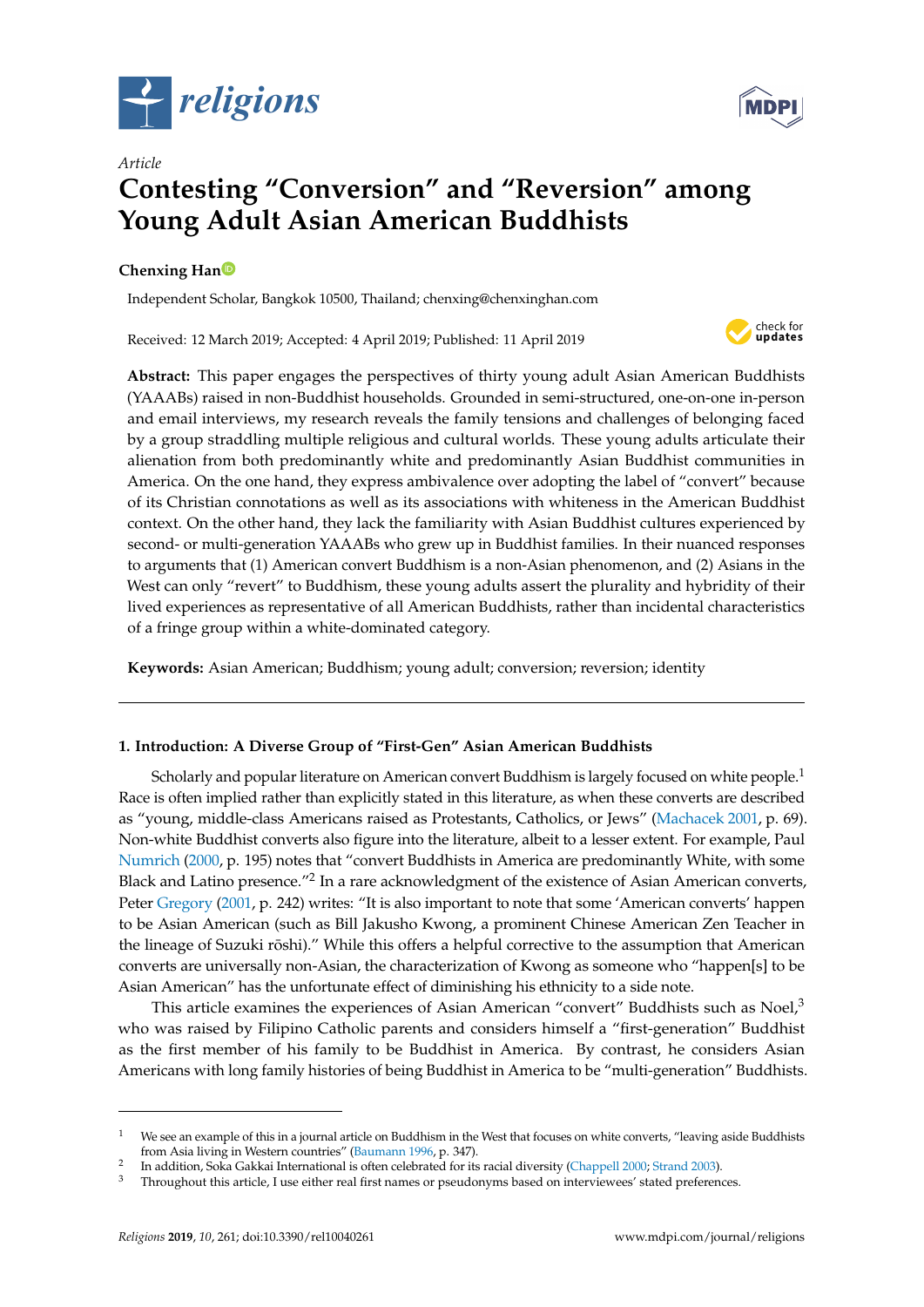Second-generation Asian American Buddhists, by Noel's definition, are those who are the second generation in their families to be Buddhist in America, their parents being the first. In this paper, I draw on an analysis of thirty in-depth interviews with young adults of full or partial Asian heritage who were not raised Buddhist. These thirty individuals are a subset of a larger group of eighty-nine young adult Asian American Buddhists (YAAABs)<sup>4</sup> I interviewed between 2012 and 2013.<sup>5</sup> Borrowing Noel's terminology, I refer to these thirty young adults as "first-gen" Buddhists in contrast to "multi-gen" and "second-gen" YAAABs.<sup>6</sup>

These first-gen Buddhists come from a wide range of religious backgrounds. Some were raised Christian; others grew up Hindu; several come from nonreligious families. Still others grew up in Jewish, Muslim, Zoroastrian, or mixed-religion households. These young adults also represent an impressive range of Asian ethnicities, including Chinese, Filipino, Indian, Iranian, Japanese, Korean, Nepali, Turkmen, and Vietnamese.<sup>7</sup> A third of the group is multiracial, thus expanding the list of ethnicities to include Ashkenazi, Belarussian, Danish, French, German, Irish, Mexican, Spanish, and so forth.<sup>8</sup> Though I have chosen to group together all interviewees raised in non-Buddhist households, future studies of first-gen Asian American Buddhists on a more granular level could reveal significant differences between YAAABs raised in disparate religious communities.

In the opening section of this paper, I discuss several themes that arise in the religious lives of the first-gen YAAABs I interviewed, including the tensions they experience as they straddle multiple religious and cultural worlds, and the alienation many feel in both predominantly white and predominantly Asian Buddhist communities. In the next two sections, I examine how these young adults contest racialized definitions of "convert Buddhism" and debate the argument that Asian Americans can only "revert" to Buddhism. In the final two sections, I describe how first-gen YAAABs invoke Buddhist teachings on impermanence and interconnectedness to argue that the hybridity and fluidity of their complex identifications are the norm rather than the exception within American Buddhism.

#### **2. Straddling Spiritual and Cultural Worlds**

In the booklet *Making the Invisible Visible: Healing Racism in Our Buddhist Communities* [\(Adams et al.](#page-16-4) [2000,](#page-16-4) p. 53), an anonymous twenty-seven-year-old Asian American student at the San Francisco Zen Center reflects on the unexpectedness of how she, "a *yonsei* [fourth-generation Japanese American], came [to] find out about Zen Buddhism through a 'predominantly white Zen Center' rather than through a 'local Japanese American temple.'" Like this young adult Asian American Zen Buddhist, the first-gen YAAABs I interviewed defy expectations of being raised Buddhist and practicing solely with coethnic Buddhists.

First-gen YAAABs often integrate heterogeneous religious and cultural influences in their spiritual lives. Sarvin, who is Iranian American, sees his Buddhist path as being intertwined with the Zoroastrianism, atheism, and agnosticism that used to be more central to his religious identity. Oliver, who is of Turkmen heritage, considers himself "a person of multiple religious belonging" since he grew up in a Muslim family, was baptized Christian, and currently practices Buddhism. The home altars of these two YAAABs reveal an integration of spiritualities: Sarvin's includes a Buddha keychain and images of Tibetan teachers alongside a photo of his Zoroastrian grandfather; Oliver's has a statue of St. Francis surrounded by Buddhist artwork.

<sup>4</sup> For a discussion of the ambiguities around defining the category "young adult Asian American Buddhist," see [\(Han](#page-16-5) [2017,](#page-16-5) p. 4). 5

I conducted twenty-six in-person interviews and sixty-three email interviews. For further details about my interview methods, see [\(Han](#page-16-5) [2017,](#page-16-5) pp. 5–7).

<sup>6</sup> I shorten "generation" to "gen" so as to avoid confusion with the more common use of "generation" to indicate immigration status among Asian Americans. For a discussion of the importance of attending to generation as a dimension of American Buddhism, see [\(Han](#page-16-5) [2017,](#page-16-5) pp. 8–10).

See [A](#page-15-0)ppendix A for more information about the ethnic and religious backgrounds of these thirty first-gen interviewees.

<sup>8</sup> While the twenty-six second-gen YAAABs I interviewed also represent a wide range of ethnicities, only about 5% of them are multiracial or multiethnic.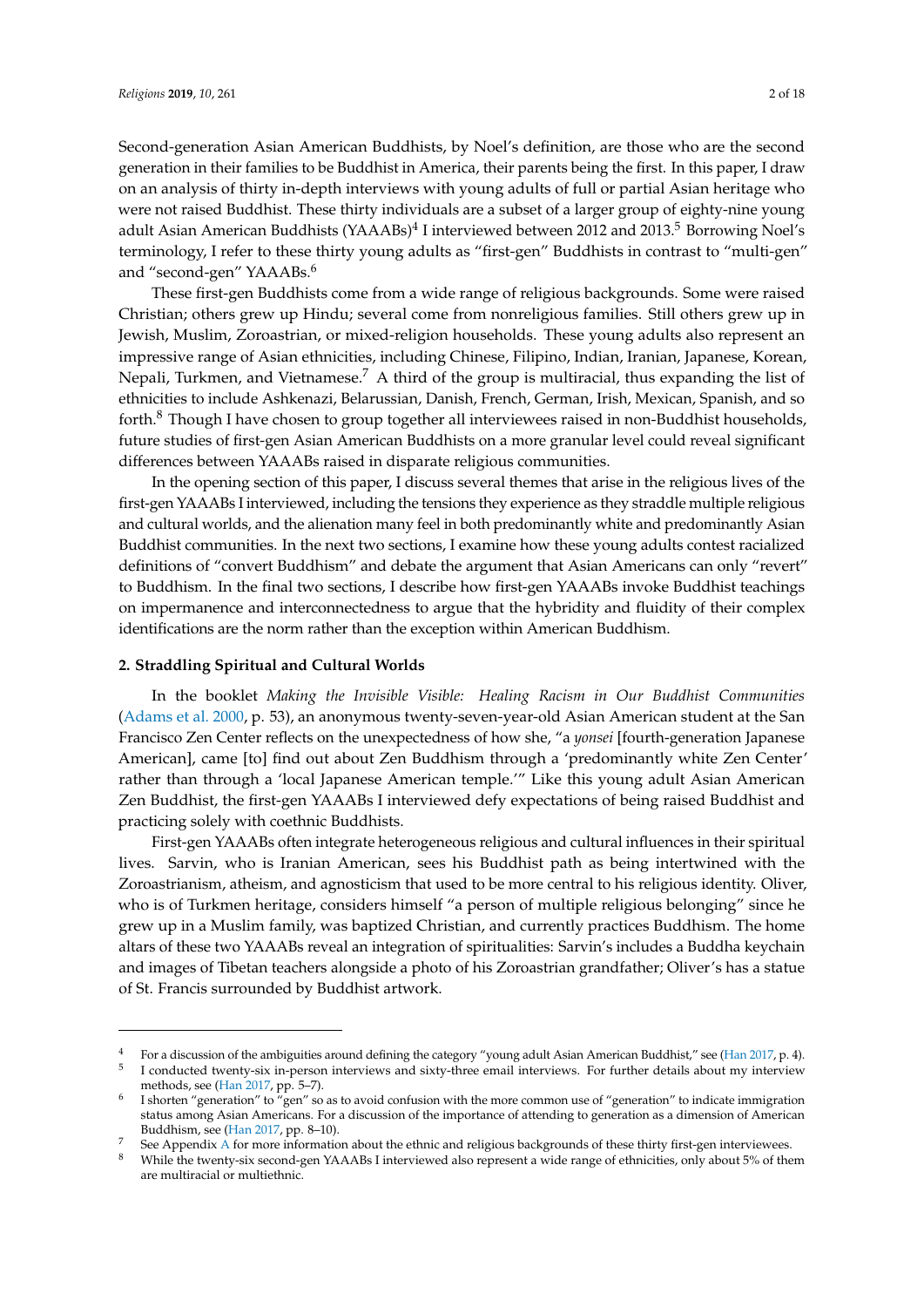Gabrielle, who identifies as mixed race and *gosei* (fifth-generation Japanese American), cites an eclectic mix of religious influences, including a grandmother connected to new age spirituality, her mom who was raised Catholic, her stepfather who was raised as a Jehovah's Witness, a formerly Methodist and now-Jewish step-grandmother, and her Zen grandfather. Gabrielle's penchant for crossing racial and sectarian lines in her spiritual practice is typical of the first-gen YAAABs I interviewed:

I have an interesting experience of, on the one hand, sitting zazen with my Japanese American *jichan* [grandfather] in a group primarily of older, white male Buddhist practitioners, and on the other hand attending services at Shin Buddhist temples where Asian, and especially Japanese Americans, are the majority. As a hapa with a white husband, many white family members, and many privileges of being a white person, I am constantly straddling cultural, as well as spiritual worlds . . . I am sure as society continues to only become more racially diverse there will be a lot more people straddling these different worlds.

Like Gabrielle, many first-gen YAAABs tend toward inclusive characterizations of their religious identities. Some call themselves non-denominational Buddhists. Others use a hyphenated identity—Sanjeev identifies as "a practicing Hindu-Buddhist and a student of all religions." Still others simply say they are Buddhist, seeing no need to append a modifier before the "Buddhist" label.<sup>9</sup>

#### *2.1. Family Tensions*

Non-convert and convert YAAABs alike experience cultural, religious, and generational tensions, though these tensions often manifest differently for multi-gen, second-gen, and first-gen Asian American Buddhists. For example, second-gen interviewees often encounter language barriers with Buddhist elders at temples, while first-gen interviewees may experience interreligious conflict with parents. As the examples below illustrate, family tensions of varying levels of intensity arise for first-gen YAAABs as they come to embrace Buddhism.

Eileen, who grew up attending a Chinese American Evangelical church, left after an aggressive interrogation session about her faith by an elder church member; this constituted her "first major break" from her family. Unfortunately, her mother and other Christian family members were not supportive of her Buddhist practice. Noah, a Korean American who was raised Christian and now practices in multiple schools of Buddhism, was also rejected by his family after he told them that he converted to Buddhism. "I experience quite a bit of conflict with my family because of my religion. They constantly tell me to convert and that I need to come back to Jesus," he explains. Noah also faces conflict with Korean Americans outside of his family. "The Korean Christians that I've met have not been understanding of my religion and they criticize my religion at every opportunity," he laments. Sharon [Suh](#page-17-2) [\(2004\)](#page-17-2) discusses similar dynamics in her study of Korean American Buddhists, who are vastly outnumbered by their Christian counterparts.

Vince's relationship to his parents is less vituperative than Eileen's or Noah's. While he and his Catholic parents might "never agree on the details of certain concepts or how to best put those concepts into practice in daily life," he is also "learning to have equanimity about that and still have a sense of goodwill toward them" and others he disagrees with. Vince cites differing beliefs about God in Christianity and Buddhism as an example where "sometimes you can't overcome differences" and may need to decide that disengagement is the most respectful choice.

In an example of milder tensions, a few first-gen Buddhist interviewees from Hindu or nonreligious households observe that their parents are supportive of their Buddhist practice—so long as it does not entail aspirations to become a celibate monastic. This attitude is not confined to

<sup>&</sup>lt;sup>9</sup> A plurality of Asian American Buddhists (49%) in a 2012 Pew Forum report on Asian American religions identify as "just a Buddhist" rather than a specific branch of Buddhism [\(Pew Research Center](#page-17-3) [2012,](#page-17-3) p. 45).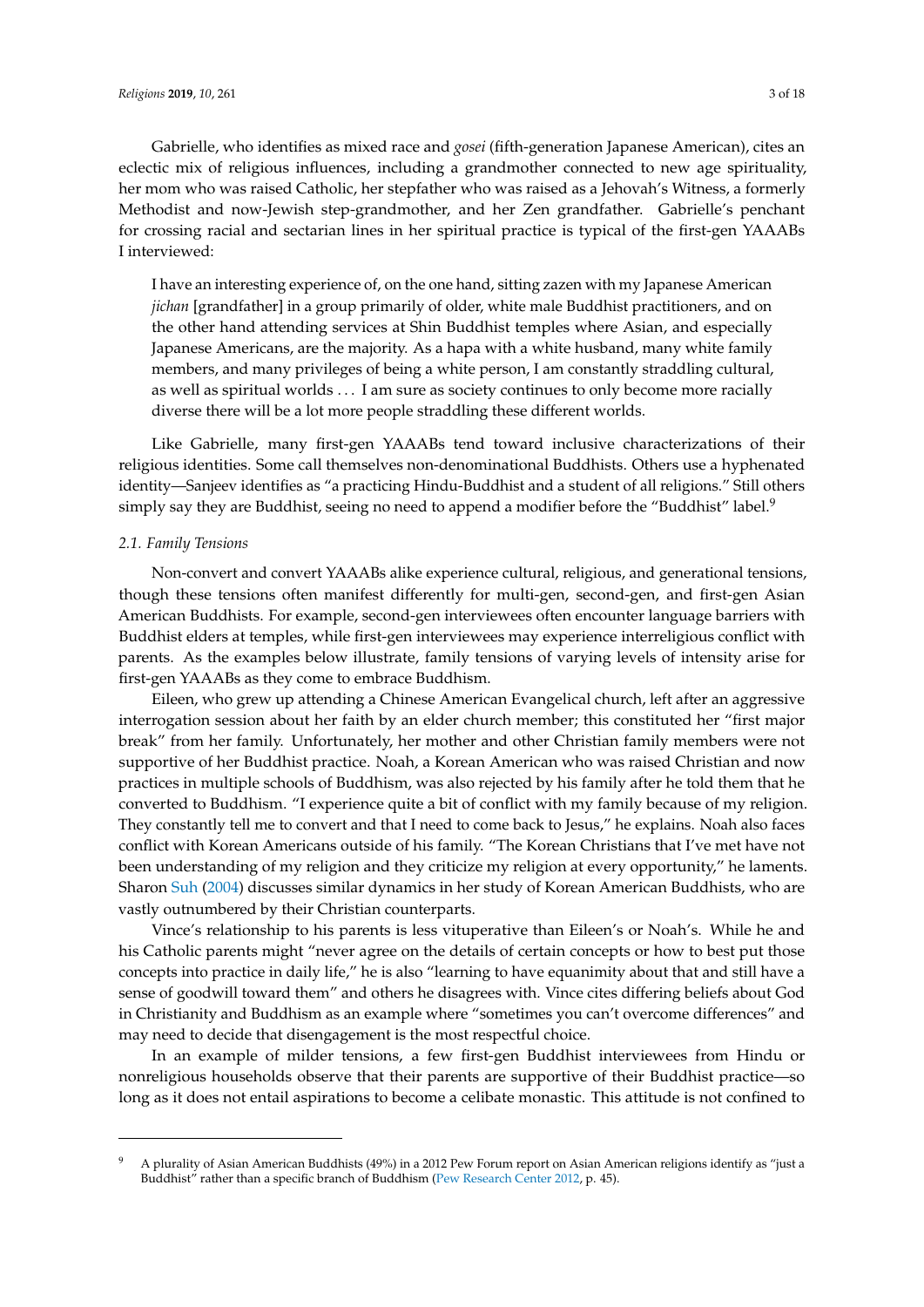non-Buddhists: [Cadge and Sangdhanoo](#page-16-6) [\(2005,](#page-16-6) p. 26) note that many Thai Buddhist parents in America do not want their children to become monks.

#### *2.2. Challenges of Belonging*

First-gen YAAABs exemplify how "the usual ways of deciding who is Buddhist . . . fail[] to take seriously enough the complexity of religious identity . . . Scholars cannot locate a pristine beginning or pre-contact essence to use as a norm to define orthodoxy or orthopraxis. There is hybridity all the way down" [\(Tweed](#page-17-4) [1999,](#page-17-4) pp. 72–73). As Kirthi puts it: "My spirituality has so many levels and layers . . . I'm hybrid, my life is hybrid. So is my spirituality." As a person of South Asian descent, Kirthi struggles with the paradox of how Buddhism is simultaneously "of [her] culture and not . . . of [her] people, but not something [she] grew up with." Influenced by Hinduism, yoga, and insight meditation, she often feels she "simultaneously belong[s] and do[es]n't belong" in various religious communities.

Shubha describes a similar experience of ambivalent belonging. Like Kirthi, she was raised Hindu by South Asian parents and calls herself "a practitioner of insight meditation." However, she is resistant to identifying as Buddhist, in part because she does not want to reject her Hindu upbringing, and in part because she worries that identifying as Buddhist signals an embrace of Orientalized stereotypes about Buddhism. She admits that when she hears the term "practicing Buddhist," she assumes the practitioner is a white person who holds exoticized fantasies about Buddhism—"and then feels bad about it." In her resistance to being grouped with white convert Buddhists, Shubha echoes second- and multi-gen YAAABs who see their Asian heritage as a useful safeguard against exoticizing Buddhism. In her guilt around making racialized assumptions about "practicing Buddhists," Shubha recognizes that her wariness of white converts runs counter to ideals of Buddhism as a universal religion.

Alyssa, who was raised in a secular household, also struggled to understand her place in American Buddhism. Having lived among lay Buddhists in Thailand and monastics in China, she has an appreciation for respecting ancestors, bowing, and chanting—and bristles when people dismiss these practices as antiquated. Many second-gen YAAABs I interviewed share her consternation about the denigration of "traditional" practices associated with "Asian immigrants." Alyssa's sympathetic view suggests the limits of positing a rational/devotional divide along convert/non-convert lines in American Buddhism. "I find myself in the middle in a lot of ways," Alyssa observes: in the middle of cultural worlds, having grown up ethnically Chinese in a primarily Caucasian neighborhood; in the middle of Buddhist worlds in Asia and America; and also, she says with a chuckle, "in the middle of learning." Her observation encapsulates how first-gen YAAABs navigate multiple religious and cultural worlds, and how they regard this process as an ongoing learning experience.

As an example of her betwixt-and-between status, Alyssa describes the language barrier she faced at a Buddhist college in China where she taught English, and where being a layperson further set her apart from the predominantly monastic community. She also recounts not feeling fully at ease in predominantly white Buddhist communities. In one instance, Alyssa had the "jarring" realization that almost all the speakers at a conference hosted by a Hong Kong–based Zen center were Caucasian males. To her dismay, she realized she was "being more critical" than usual as she listened. Seeing herself as an open-minded person who does not prioritize one ethnicity over another, Alyssa was baffled by her visceral reaction, especially since she was accustomed to being the minority in the largely Caucasian environments she grew up in. She posits that some of her discomfort in overwhelmingly white Buddhist spaces may be out of concern that others will assume that Buddhism is not a religion she has actively chosen, but "a product of [her] ethnicity or family background." In other words, she fears they will incorrectly assume she was raised Buddhist just because she is Asian. Her worry that she "should have some more connection" to Buddhism because of her ethnic background reflects the anxiety of other YAAABs confronted with the expectation that people of Asian heritage are somehow more "authentic" Buddhists by virtue of a biological and/or cultural connection to the religion, an assumption they find to be both intimidating and inaccurate.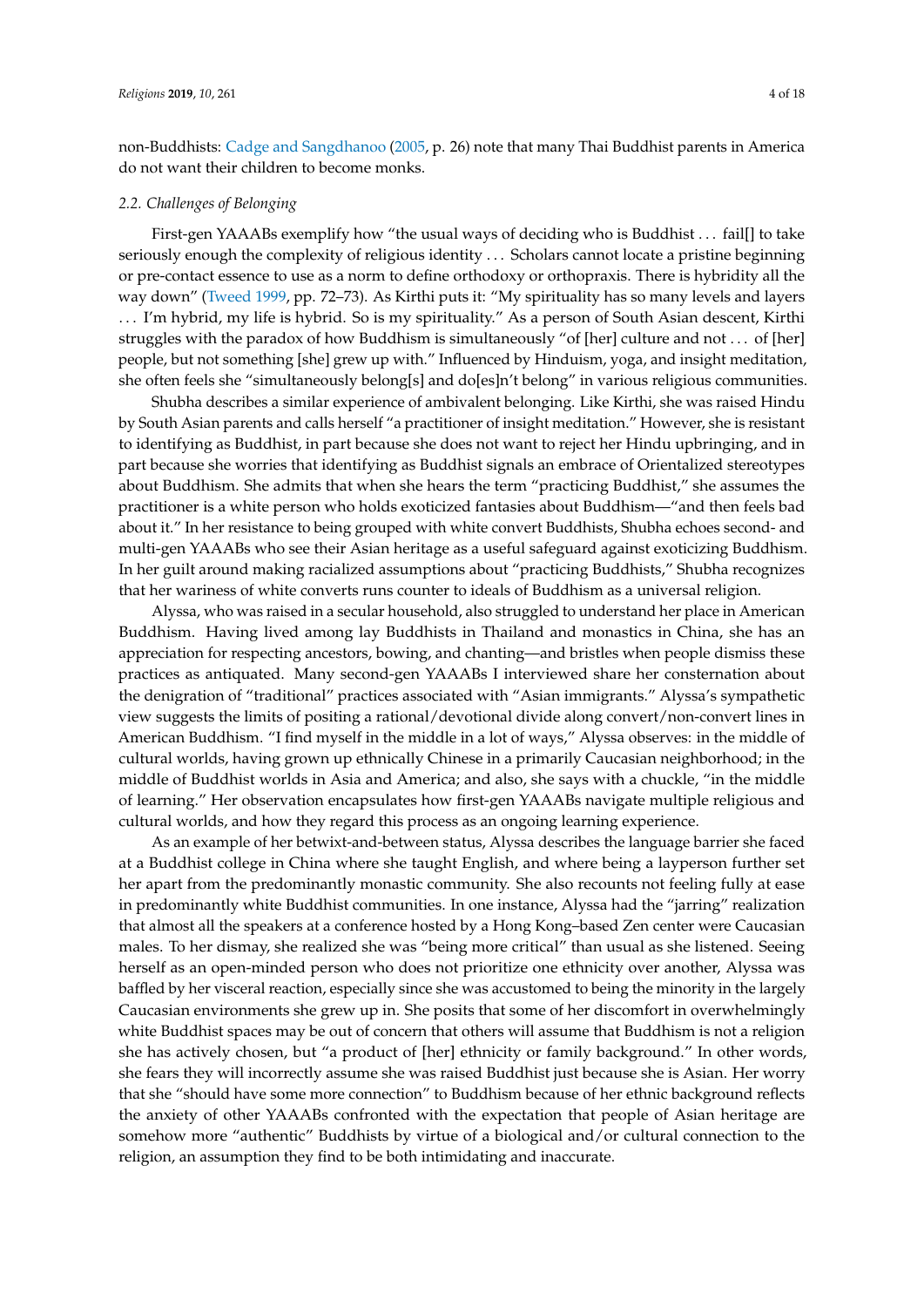#### *2.3. In Search of Welcoming Communities*

In a blog post titled "Meditation and Diversity," Shubha reflects on feeling "out of place" upon noticing that she was one of only three "visible minorities" at a meditation retreat. "What makes me feel 'in place'? I know that being around a group of Indians doesn't suddenly put me at ease. I guess it's the mix of people—it's easy to feel out of place when you're one grape in a bowl of apples, but a grape in a bowl of mixed fruit feels welcoming!" In noting that she does not automatically feel at ease among coethnics, Shubha implicitly challenges characterizations of Asian Americans as ethnically insular [\(Masatsugu](#page-17-5) [2008,](#page-17-5) p. 427). She goes on to acknowledge that Buddhism's Asian origins contribute to her discomfort at seeing so few Asian Americans at the retreat, while also recognizing that the value of making Buddhism available to people of all racial backgrounds makes her uncomfortable about feeling this very discomfort. These conflicted emotions epitomize the tensions that arise when attempting to respect both cultural specificity and religious universalism.

Being of Asian heritage but not having been raised Buddhist, first-gen YAAABs, like non-Asian converts, must seek out religious communities on their own. The challenges they face in finding a place to belong within American Buddhist communities would seem to support [Numrich'](#page-17-6)s [\(1996\)](#page-17-6) theory of "parallel congregations," which describes non-Asian convert communities and "ethnic Asian" immigrant temples as separate, non-interacting entities. Unfortunately, presenting these as the only two options for American Buddhists is often discouraging to YAAABs in general and Asian American convert Buddhists in particular, as their religious and cultural identifications seldom fit neatly into either group. A few of the first-gen young adults I interviewed found a spiritual home at the East Bay Meditation Center, where attendees hail from a wide range of racial, ethnic, religious, class, and immigrant backgrounds [\(Gleig](#page-16-7) [2014\)](#page-16-7).

The challenges that first-gen YAAABs encounter in convert Buddhist communities suggests that characterizing these sanghas as "non-Asian" may capture a certain reality: it is not that they are entirely devoid of Asian Americans or that Asian Americans do not want to be part of them, but these spaces may not feel welcoming to Asian Americans—or to non-white people in general. In *Making the Invisible Visible*, Lewis Woods argues that "for Black folks, joining a predominantly White convert Buddhist sangha entails an immigration of sorts—a cultural border crossing into a land that is unsupportive of Black individuals and communities" [\(Adams et al.](#page-16-4) [2000,](#page-16-4) p. 28). Woods points out how sermons on topics such as police brutality can be heard at black churches while such topics are rarely discussed in dharma talks, where they are seen as "straying from the main purpose of the practice." Larry [Yang](#page-17-7) [\(2004,](#page-17-7) p. 160) also observes this "passive indifference to difficult and complex issues around diversity, discrimination, and oppression" in dharma talks, which he describes as "insensitive, at best, and often harmful" when they fail to recognize racial and cultural differences and assume a white middle-class convert Buddhist audience as the norm. Woods' metaphor can also be extended to first-gen YAAABs, for whom white sanghas as well as "immigrant" temples may both feel foreign.<sup>10</sup>

# **3. Contesting Conversion**

A 2008 Pew Forum survey erroneously reports that "only about a third (32%) of Buddhists in the U.S. are Asian; a majority (53%) are white, and . . . most [nearly three-quarters] are converts to Buddhism" [\(Pew Research Center](#page-17-8) [2008,](#page-17-8) p. 45). Though Pew researchers corrected these numbers in a 2012 report, noting that Asian Americans in fact comprise more than two-thirds (67–69%) of American Buddhists [\(Pew Research Center](#page-17-3) [2012\)](#page-17-3), the newer statistics are not always cited, as when a 2015 *Washington Post* article mentions "the mostly white convert communities who make up three-quarters of U.S. Buddhists" [\(Boorstein](#page-16-8) [2015\)](#page-16-8).

<sup>10</sup> Additional testimonies to this experience of feeling out of place can be found in (*[Turning Wheel](#page-17-9)* [2000,](#page-17-9) pp. 32–35).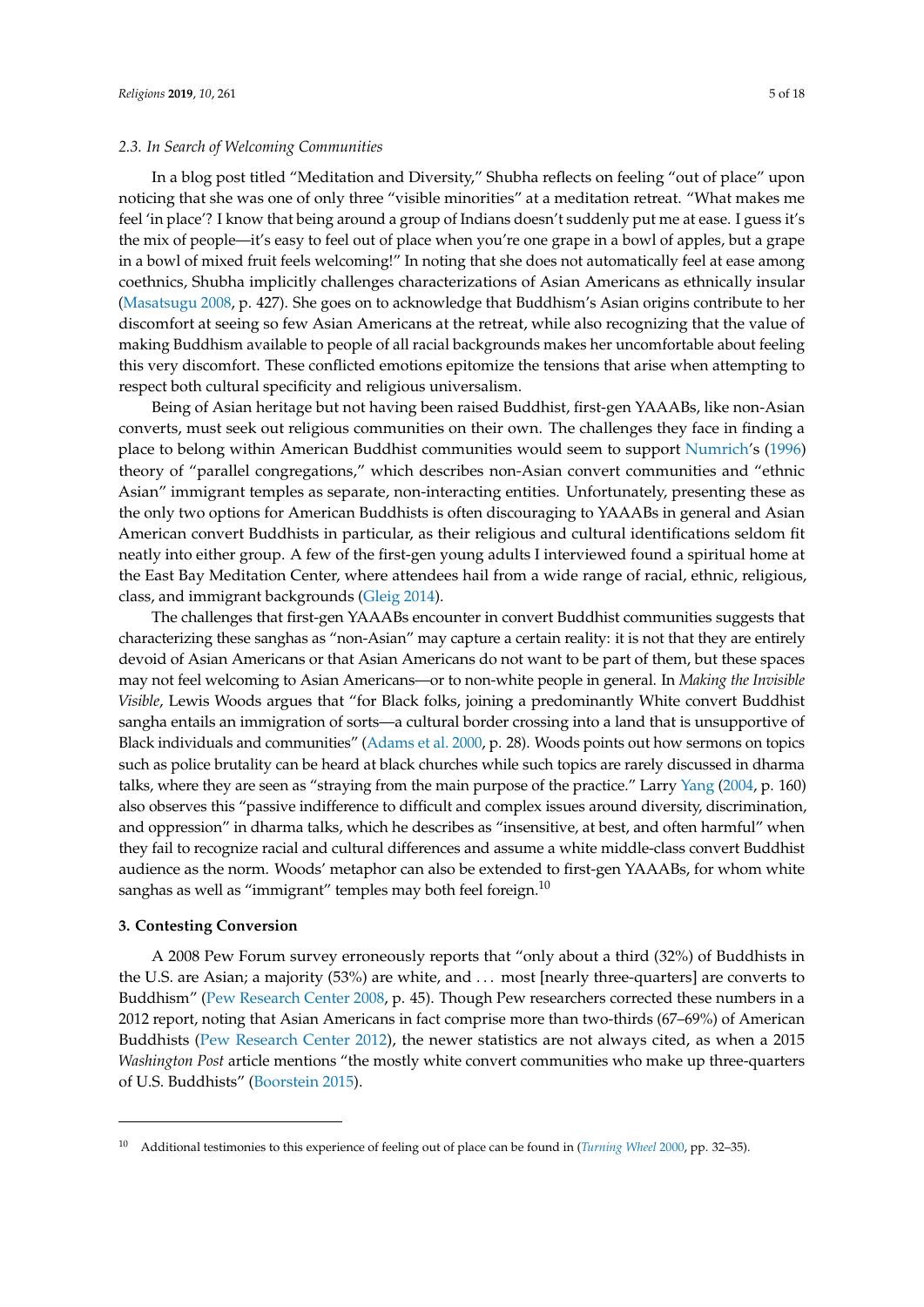Even if converts are in fact a minority of the total number of American Buddhists, research suggests that they have a disproportionately large influence within American Buddhism. Drawing on survey data to assess the scope of Buddhism's influence in America, [Wuthnow and Cadge](#page-17-10) [\(2004,](#page-17-10) p. 373) conclude that "the effect of contact with converts is more than twice as strong as the effect of contact with life-long Buddhists."<sup>11</sup> Phra Nicholas [Thanissaro](#page-17-11) [\(2010,](#page-17-11) p. 75) connects this phenomenon to issues of power and representation when he likens the disproportionate influence of white convert Buddhists to the Mercator projection of the globe and emphasizes the need to "give voice to the non-orientalist position."

# *3.1. Including Asians within American Convert Buddhism*

As part of my interview protocol, I asked each person to respond to the following perspective on Asian American Buddhists: "In the introduction of a book by a Buddhist studies scholar, the author defines North American convert Buddhism as 'the Buddhism of Americans who are not of Asian descent'" [\(Sharf](#page-17-12) [2002,](#page-17-12) p. 23). The vast majority of the young adults I interviewed—whether or not they were raised Buddhist—pushed back against this statement.<sup>12</sup> To wit: Asian Americans can be convert Buddhists. Many first-gen interviewees cited themselves to prove this point.

Others argue against the implied inverse of the statement—that non-convert Buddhism is the sole province of Asian Americans—by noting that the children of non-Asian converts should not be considered converts. Interestingly, Paul [Numrich](#page-17-13) [\(2003,](#page-17-13) p. 63) takes issue with this view, arguing that children of "non-Asian Buddhist converts in Western societies" should also be considered converts "since this new generation must at some point consciously choose to perpetuate their parents' rejection of their former religious worldviews." Even if we accept the curious insistence that children of converts should also be considered converts, its racialized logic remains confusing. Why would the children of Asian American Buddhist converts not be considered converts as well, since they are also rejecting their parents' former religious worldviews?

Wanwan [Lu](#page-16-9) [\(2015\)](#page-16-9), director of a documentary about a predominantly Asian American youth group at a Buddhist temple in Southern California, critiques the artificial binaries presented by the scholar's definition of convert Buddhism:

Many Asian American Buddhists learn about Buddhism through texts written by "convert Buddhists" and "convert Buddhists" study with Buddhist teachers in Asia or of Asian heritage. This definition of convert Buddhism implies that Buddhism belongs to certain groups of people and [that] the Buddhism of non-Asian Americans is inherently different from Asian Buddhism.<sup>13</sup>

By emphasizing the interconnections between the two groups, Wanwan refutes the existence of essentialized differences between "[non-Asian] convert Buddhists" and "Asian American Buddhists," thereby rebutting Numrich's racialized "culture/convert" dichotomy.

# *3.2. Beyond a Pauline Model of Conversion*

Interviewees' objections to the scholar's definition of North American convert Buddhism extends beyond "Asian Americans can be convert Buddhists, too!" to a rigorous investigation of the limitations of the very concept of "conversion" within a Buddhist context. As Holly, a mixed-race Vajrayana Buddhist practitioner, notes: "I think 'conversion' is a Christian word and concept, so I find 'convert' ill-suited to describe the way that people newly take up Buddhist practice." Many of the YAAABs I interviewed associate "conversion" with (1) a sudden shift in belief, (2) renunciation of one's former faith (or lack thereof), and (3) the imperative to proselytize to others. These young adults raise

 $11$  In the article, the authors compare white and black participants but not Asian ones, limiting our ability to analyze Asian American Buddhists from their data.

<sup>&</sup>lt;sup>12</sup> Of the handful who accepted this definition at face value, most are not converts themselves.

<sup>&</sup>lt;sup>13</sup> This quote comes from my email interview with Wanwan and not from [Lu'](#page-16-9)s [\(2015\)](#page-16-9) film.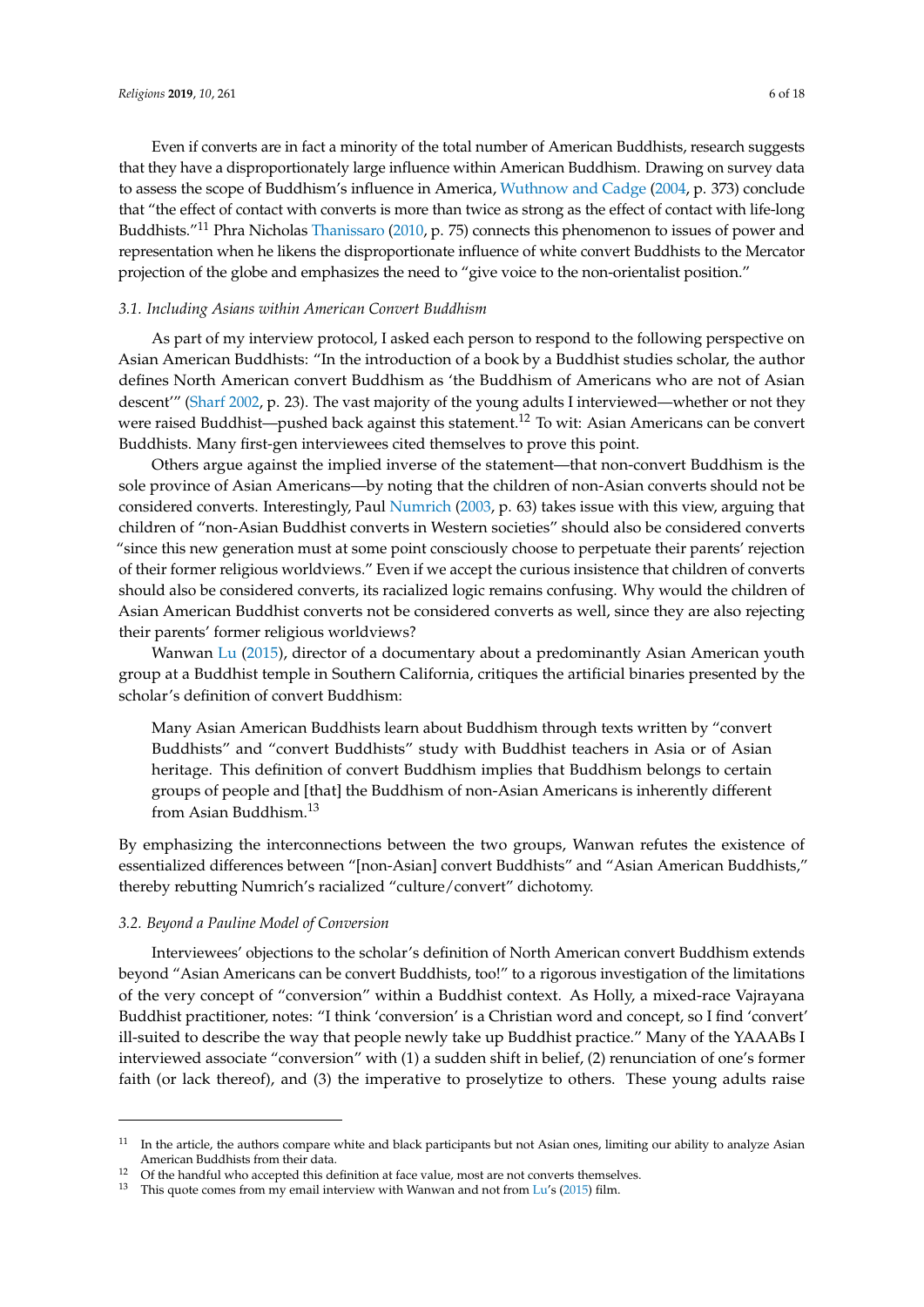counterexamples for each of these Christianity-derived correlations to emphasize the limits of applying them to a Buddhist context. As such, they bolster Anne [Spencer'](#page-17-14)s [\(2016\)](#page-17-14) argument that using the Christian apostle Paul—who certainly fits the three criteria above—as a paradigm for conversion in the American Buddhist context is inadequate and misleading.<sup>14</sup>

With regards to the idea that conversion entails a sudden shift in belief, several first-gen YAAABs argue that becoming Buddhist is a gradual process rather than a sudden one. It is tempting to consider Gabrielle a convert, but she eschews the label: "I don't really think one 'converts' to Buddhism. To me, becoming a Buddhist was more like a slow realization." Aaron, raised by a Catholic mom and nonreligious dad, describes his spiritual journey in similar terms. He cannot pinpoint a seminal event, as he "just started meditating and reading more about Buddhism" and eventually felt "inoculated enough" by the dharma to be "comfortable enough to call [him]self a Buddhist." His inoculation metaphor suggests a period of getting accustomed to new practices and teachings rather than an abrupt transformation in his religious identification. Sanjeev, raised in a Hindu family in the Bay Area, also cannot name a pivotal conversion moment. He describes his Buddhist journey as "a gradual process" that began with an early appreciation for Buddhist imagery and hagiography before expanding in late high school and early college to a regular meditation practice. Sumit, who was raised Hindu in India and came to the United States after college, does not consider himself a convert because he did not experience a "radical shift" in belief. These interviewees support [Gregory'](#page-16-1)s [\(2001,](#page-16-1) p. 242) definition of American convert Buddhists as "Americans (regardless of ethnicity) who are not Buddhist by birth but who take up various forms of Buddhist practice without necessarily undergoing a dramatic experience that could be characterized as a religious conversion." This definition is an expansive one, as it allows for interpretations of "conversion" that do not fit a Pauline template, and does not exclude Asian Americans from the category of covert Buddhist.

Many YAAABs regard the idea that conversion requires renunciation of one's former faith as being anathema to the inclusive ethos of Buddhism. Sanjeev is among several interviewees who bring up the Dalai Lama in support of his opinion that "it is not necessary to 'convert' out of a religion and into Buddhism in order to practice Buddhism." He sees no contradiction with practicing Buddhism and identifying as Hindu. Oliver also credits the Dalai Lama with influencing his belief that "Buddhism can enrich people without necessarily taking away from what they already have."<sup>15</sup> Anne [Spencer](#page-17-14) [\(2016\)](#page-17-14) calls this approach one of "religious accretion" and highlights how it challenges assumptions that "conversion" requires subscribing to a single religion.

Sumit is among the many first-gen YAAABs I interviewed who prefer a non-exclusivist orientation to religion. Indeed, exposure to Buddhism gave him a deeper appreciation for the tradition of his upbringing. For example, he used to dismiss chanting before meals as something only his grandfather or "very orthodox" Hindu practitioners did. Doing similar chants in a Buddhist context gave him a newfound appreciation for the Hindu practices he had formerly disregarded. Though he has a Buddhist name and lineage papers, Sumit is uncomfortable identifying as Buddhist if it means that he must renounce Hinduism. He does not consider his participation in Hindu rituals and ceremonies contradictory to his Buddhist practice, and he does not find Buddhism incompatible with his pre-existing beliefs. Sumit does not consider himself a "convert" because to him conversion implies antagonism and an "exclusionary principle" between religions. He prefers a complementary, inclusive approach to religious identity.

<sup>&</sup>lt;sup>14</sup> Andrew [Kennedy](#page-16-10) [\(2004,](#page-16-10) p. 144) also makes this point with regards to British converts to Buddhism.<br><sup>15</sup> Angther interviewes sites Thish Nhat Hapk's heal: *Linius Buddhe, Linius Christ* as an influential part of

<sup>15</sup> Another interviewee cites Thich Nhat Hanh's book *Living Buddha, Living Christ* as an influential part of his spiritual journey through Christianity and Buddhism.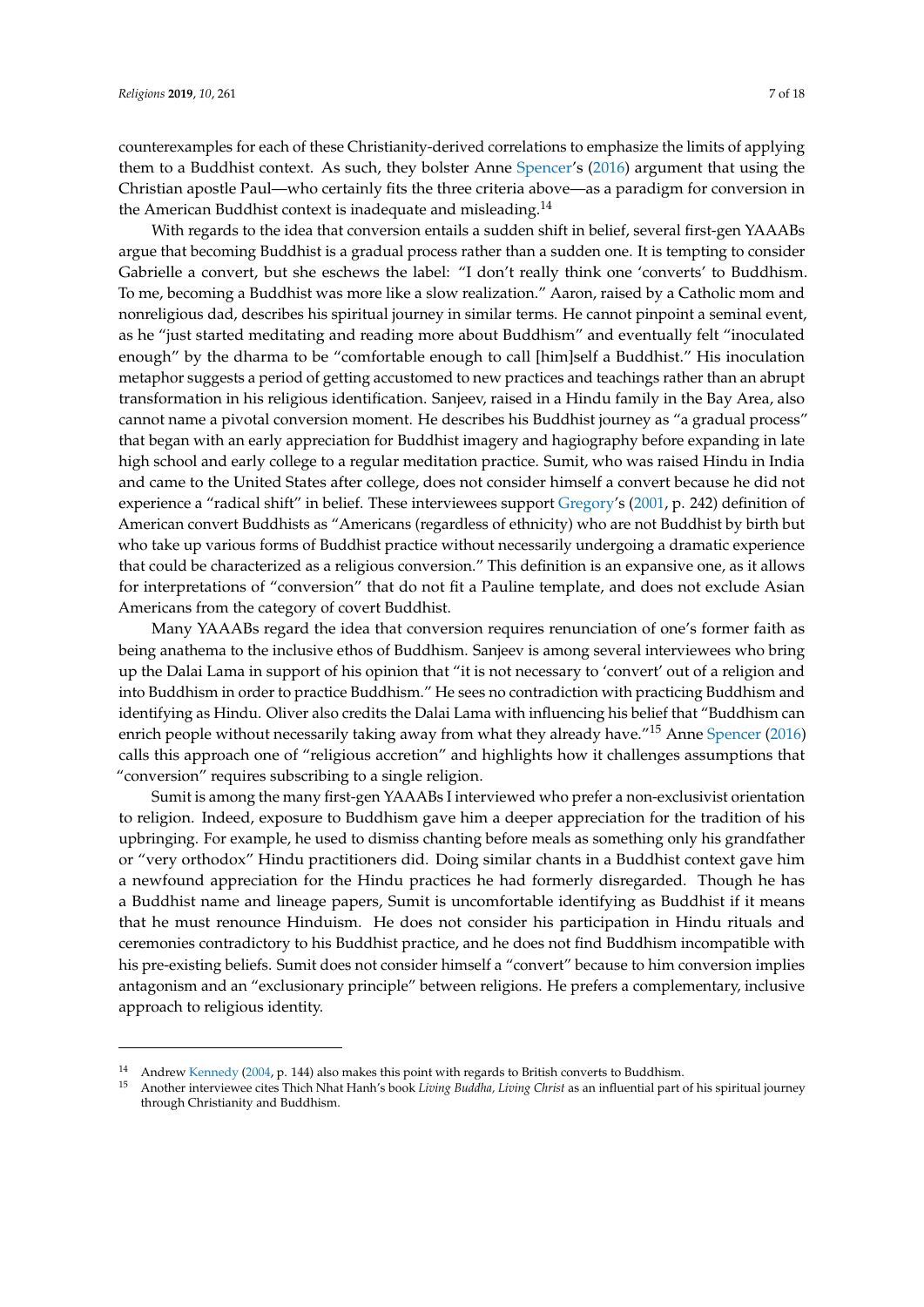#### *3.3. Buddhist Interpretations of Conversion*

First-gen YAAABs—many of whom share Sumit's non-exclusivist approach to spirituality—would appear to be exemplars of religious hybridity, syncretism, or, to borrow Cristina [Rocha'](#page-17-15)s [\(2010\)](#page-17-15) term, creolization. It is important to remember, however, that their willingness to mix different faiths is not without limits. Vince writes:

I would be very interested to know about experiences of those who grew up in "mixed-faith" families—for example, one parent was Buddhist, but the other was Jewish. Did they choose one path over the other? Was this even an issue because Buddhism is more open to syncretism? Or is Buddhism not as open to syncretism as people think it is (e.g., what the Buddha said to the ascetic Subhadda in the Maha-parinibbana Sutta)?

In questioning the degree to which Buddhism is syncretic, Vince suggests potential limitations to the flexibility and openness associated with Buddhism. In Thanissaro [Bhikkhu'](#page-16-11)s [\(1998\)](#page-16-11) translation of the sutra passage that Vince refers to, the Buddha tells Subhadda, "the last of the Blessed One's face-to-face disciples," that "other teachings are empty of knowledgeable contemplatives" and puts forth a rule that those from other sects who wish to enter his order must first go through four months' probation.

That teachings from other traditions may be incompatible with Buddhist doctrine is evident in the decision of several first-gen interviewees who have deliberately distanced themselves from their former faith of Christianity. Oliver recalls how being part of an evangelical Christian group "divided my world into us and them," vowing, "I don't want to be in that situation again." Like many of his fellow first-gen Buddhists, as well as second- and multi-gen YAAABs, he disapproves of aggressive proselytization [\(Han](#page-16-5) [2017,](#page-16-5) p. 18). Ironically, this desire to avoiding converting others—which would seem to be a mark of open-mindedness—also limits the possibilities of hybridizing or syncretizing Buddhist practices and beliefs with more exclusivist, missionizing religions.

In highlighting the incompatibilities between Buddhism and other religions, the YAAABs I interviewed take a stance of respectful resistance. Camilla, a second-gen Taiwanese American Buddhist, interprets conversion within a Chinese Buddhist framework:

I don't think conversion plays as big of a role in Buddhism as in other religions, say Christianity. This is probably because in Chinese thought/culture in general there is the concept of affinities (yuan), which can be loosely explained as ties that connect you to things. So if you have affinities with a certain religion, it will click for you, even if you've never been exposed to it before, but if you do not have affinities with a certain religion, it will not click for you even if you've been exposed to it for most of your life.

By introducing Buddhist notions of karma and rebirth through the notion of affinities, Camilla implicitly rejects Christian notions of conversion that suggest anyone can and should be converted to Christianity.

Other interviewees also cite the Buddhist notion of karma to de-emphasize, or altogether disavow, the role of conversion in Buddhism. Brian, who was raised Methodist, notes that Buddhism "is not so much a religion of proselytization. People come to it if it is in their karma." Noah points out that if one does not believe in Buddhism, the consequences are "not that serious; you will be reborn based on your karma," whereas "in Christianity, if you don't believe in it then you go to hell." Unfortunately, he speaks from personal experience, having been on the receiving end of such rhetoric from Christian family members.

In a counterpoint to Noah's family's position, Camilla presents a Buddhist argument for respecting religious difference: "In the Diamond Sutra, the Buddha says: 'This Dharma is level and equal, without superiority or inferiority.' This means that any dharma (teaching, in this case) that gets you to liberation is equal." Thus, "if different religions serve to fulfill the needs of different people . . . there is no reason why people have to believe in Buddhism." It is not only Buddhists who characterize themselves as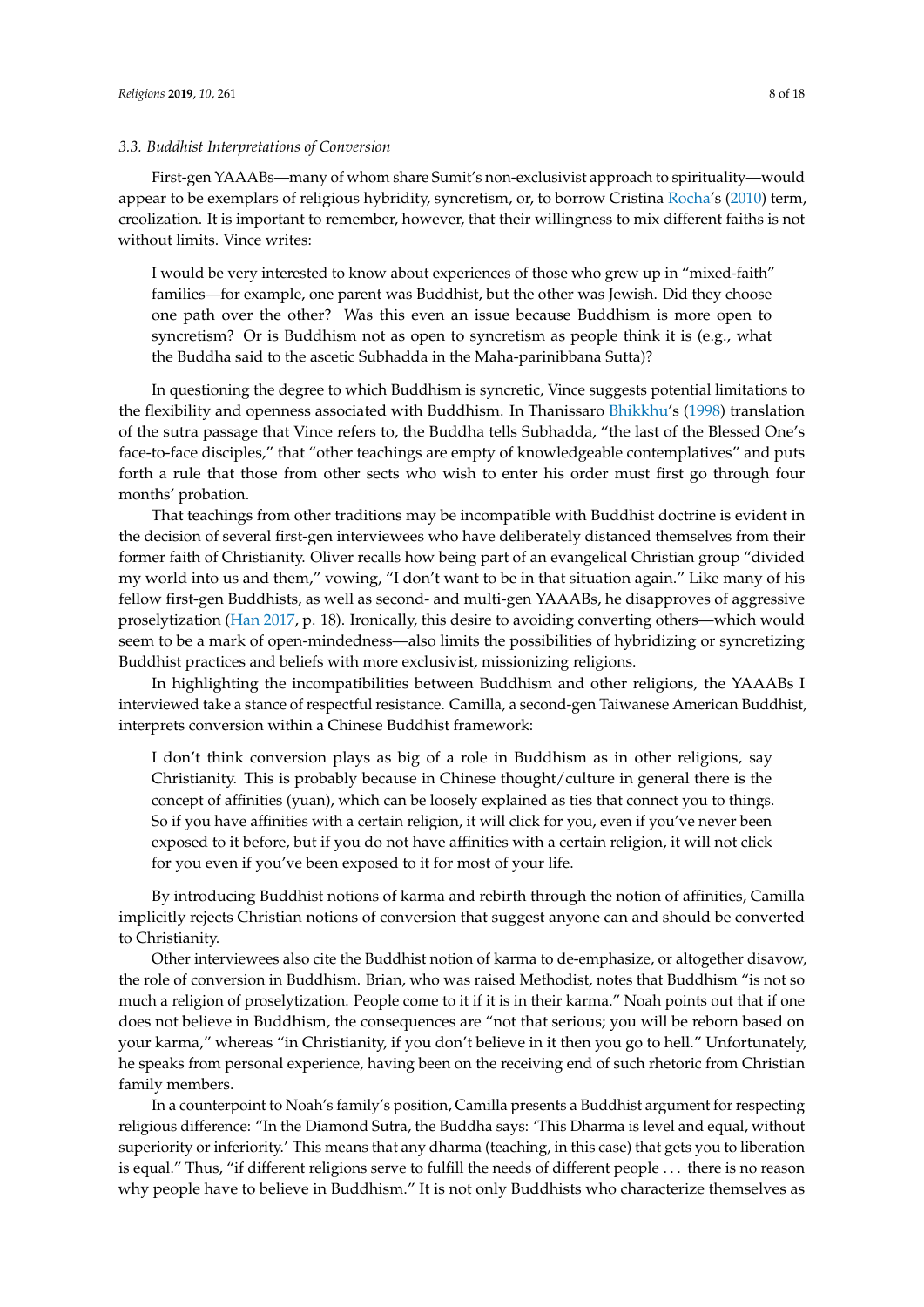non-proselytizing; sociologist Carolyn [Chen](#page-16-12) [\(2002,](#page-16-12) p. 224) quotes a Taiwanese Christian interviewee who comments that "Buddhists don't evangelize like we Christians."

Noah insists, "We propagate the Dharma, which is different from converting others." While this may seem to be splitting semantic hairs, several interviewees regard "conversion" as containing a degree of coercion that "propagation" does not. These young adults would rather see someone content in another faith than forced into Buddhist beliefs against their will. Since many of the YAAABs I spoke to do not see Buddhism as an easily definable "thing" to convert to, it is not surprising that these young adult Asian Americans engage in nuanced debates around the topic of conversion, with some choosing to reinterpret it as a Buddhist concept and others rejecting the term altogether.

Zheng, an interviewee who was born in China, moved to Canada for middle school, and attended college in Los Angeles, offers a reflection that acknowledges both the shortcomings and strengths of defining convert Buddhism as "the Buddhism of Americans who are not of Asian descent":

I guess I am a little bit of a convert Buddhist myself, despite not fitting the ethnically oriented part of the above definition. In a sense, I do agree somewhat with the ethnic aspect in the definition of convert Buddhism, at least from a Chinese perspective. For someone not of Asian descent, becoming a Buddhist may actually be a more significant conversion given the cultural background differences.

In considering himself "a little bit of a convert Buddhist" despite being of Asian heritage, Zheng underscores the contested meanings of conversion. His suggestion that conversion to Buddhism may be less extreme for him as someone of Asian heritage mirrors Sumit's comment about not identifying as a convert because Buddhism does not present a major challenge to his existing worldview. In his consideration of the cultural differences between non-Asian convert Buddhists and Asian American convert Buddhists, Zheng implicitly rejects the figure of the "banana Buddhist" [\(Arun](#page-16-13) [2014\)](#page-16-13). While not wanting Asian Americans to be excluded from "convert Buddhism," he also calls for attention to cultural specificities within the ranks of convert Buddhists. He sees Asian American convert Buddhists as a unique group in their own right and not just white Buddhists in yellowface.

#### **4. Debating Reversion**

In the same journal article in which he argues that children of non-Asian Buddhist converts should also be considered converts, Paul [Numrich](#page-17-13) [\(2003,](#page-17-13) p. 69) makes another bold claim:

For ethnic Asians in the West, it is really not a matter of "conversion" to Buddhism, even if one's family or ethnic group was not Buddhist in Asia in recent times. It is rather a matter of reversion, or of re-envisioning their Buddhist heritage, even if that heritage has suffered hiatus for some time, or has to be created in response to the social pressures involved in minority group identity formation.

The idea that Asian Americans can only "revert" rather than convert to Buddhism would seem to imply some sort of Buddhist "default setting" that ignores the different ways the religion has (or has not) developed in disparate Asian countries and the complex histories of various Asian diasporas. It is difficult to imagine an analogous claim for another racial group holding muster—that white/European Americans can only revert to Christianity, for instance. Wakoh Shannon [Hickey](#page-16-14) [\(2010,](#page-16-14) p. 7) disagrees with Numrich's thesis on reversion, pointing out that "[b]ecause we cannot link nationality or ethnicity to religion so tidily, we cannot assume that any ethnically Asian person who begins to practice Buddhism in the United States is reverting to a heritage faith."

On the one hand, the "reversion" argument suggests a close cultural—one is almost tempted to say biological or genetic—association between Asian Americans and Buddhism. On the other hand, to quote Catherine, a Chinese American first-gen Buddhist raised by nonreligious parents, "The Buddhist scene in the U.S. is very White-dominated . . . Asian American Buddhists are not the faces you see at most conferences, temples, retreats, magazine covers, etc." Debates around "reversion"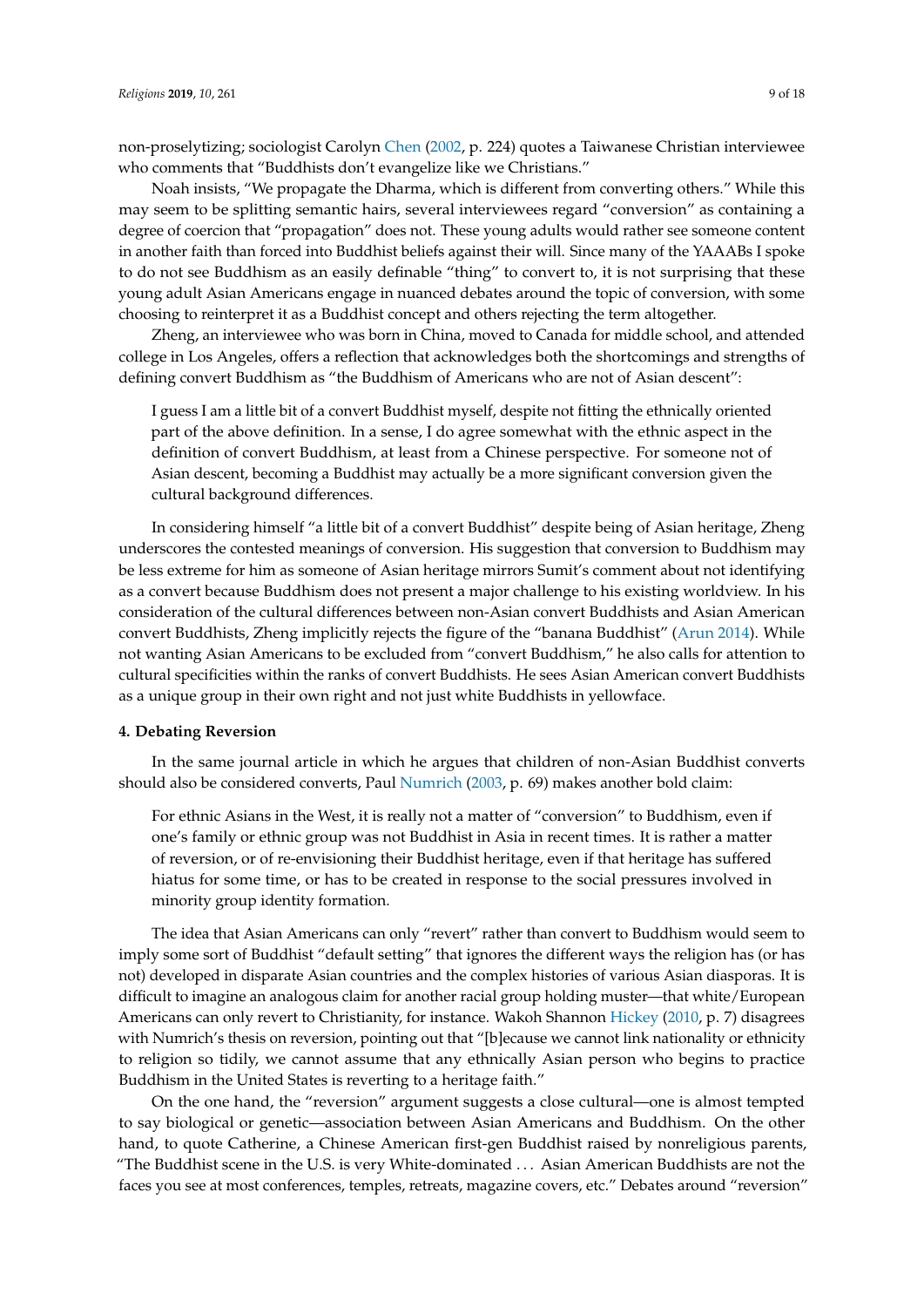reveal complicated and contradictory conceptualizations of American Buddhism: white converts dominate the American Buddhist mediascape, yet Buddhism is conceived of as an Asian religion.

In what could be considered a rebuttal of Numrich's "reversion" thesis, several of the first-gen YAAABs I interviewed do not consider their Buddhism a "reversion" even though they have Buddhist family members. Aaron has a Buddhist grandmother, but he considers "her version of Buddhism [to be] much more mixed in with talisman and ancestor worship" than his. He distances himself from claiming Buddhism as part of his ancestral heritage, preferring instead to align himself with more "modern" Buddhist practices. Along similar lines, Eileen remembers a godfather who would take her to Buddhist temples to burn incense and pray, but she does not evoke a narrative of reversion or reconnection because she considers her godfather's practice "a very different kind of Buddhist tradition" than the "very American strain" she practices now. We can easily recognize the limitations of the "reversion" theory if we attend to generational differences between these first-gen YAAABs and their forebears. These young adults are born into unique historical circumstances, do not share the same generational immigrant status as their elders, and defy expectations of Buddhist heritage as first-gen American Buddhists whose parents are not Buddhist.

#### *4.1. Buddhist Roots Real and Imagined*

Before summarily dismissing Numrich's point about reversion, however, it is important to consider the perspectives of first-gen YAAABs who, as Numrich describes, re-envision Buddhist heritage in response to minority status. Though none of the first-gen YAAABs I interviewed explicitly describe themselves as having "reverted" to Buddhism, the act of "re-envisioning" that some first-gen Asian American Buddhists undertake connects to the concept of reversion insofar as imagining a culturally connected form of Buddhist heritage entails a harkening back to roots real and imagined.

For Brian, converting to Buddhism was an act of reclaiming a heritage that he traces to one of his parents. His story is a reminder of the complex religious identifications that can result from being raised in a mixed-faith family. His Japanese American mother wanted to raise him Buddhist, but his father, who is of English, Danish, and Irish ancestry, prevailed; he grew up Methodist instead. Unfortunately, Brian's mother died when he was young, ending his familial exposure to Buddhism. He considers himself to have "technically converted" at the age of 24 when he took refuge vows in Buddhism after being atheist for many years. Brian, who identifies as "mixed," "hapa," and "Asian American," has encountered challenges in the mostly white Tibetan and Zen communities he has practiced in: "I've been puzzled and at times frustrated by the lack of representation of Asian Americans within the communities and its media. As a fourth-generation Asian American who wants to journey back to my roots, I find being in an Americanized sangha counter to my goals." He admits that his attitude toward his cousins, who are evangelical Christians, ranges from happiness for them "to anger that they have sacrificed their roots as Buddhists." The affective dimension of Brian's connection to Buddhism is hard to miss in these statements. This "root" tradition is clearly tied to his Asian heritage, such that he is disappointed in his cousins' Christian faith as a squandering of their religious inheritance, and perplexed by American Buddhist representations and sanghas that are devoid of fellow Asian Americans.

For some first-gen YAAABs, the "re-envisioning" process that Numrich describes is more of a rediscovery, as when Catherine found out about Buddhist roots she was previously unaware of. On a family trip to Western China in high school, she learned that before the Cultural Revolution banned religion, her family was Buddhist. "I became interested in Buddhism as part of my heritage," Catherine explains, using a definition of heritage that extends beyond an inheritance from her atheist parents. During her freshman year of college, she took a religious studies course on Buddhism and delved into the writings of Thich Nhat Hanh. As a result, Catherine "began to integrate Buddhist teachings organically into daily life" and joined the campus Buddhist group. She later joined a people of color insight meditation group.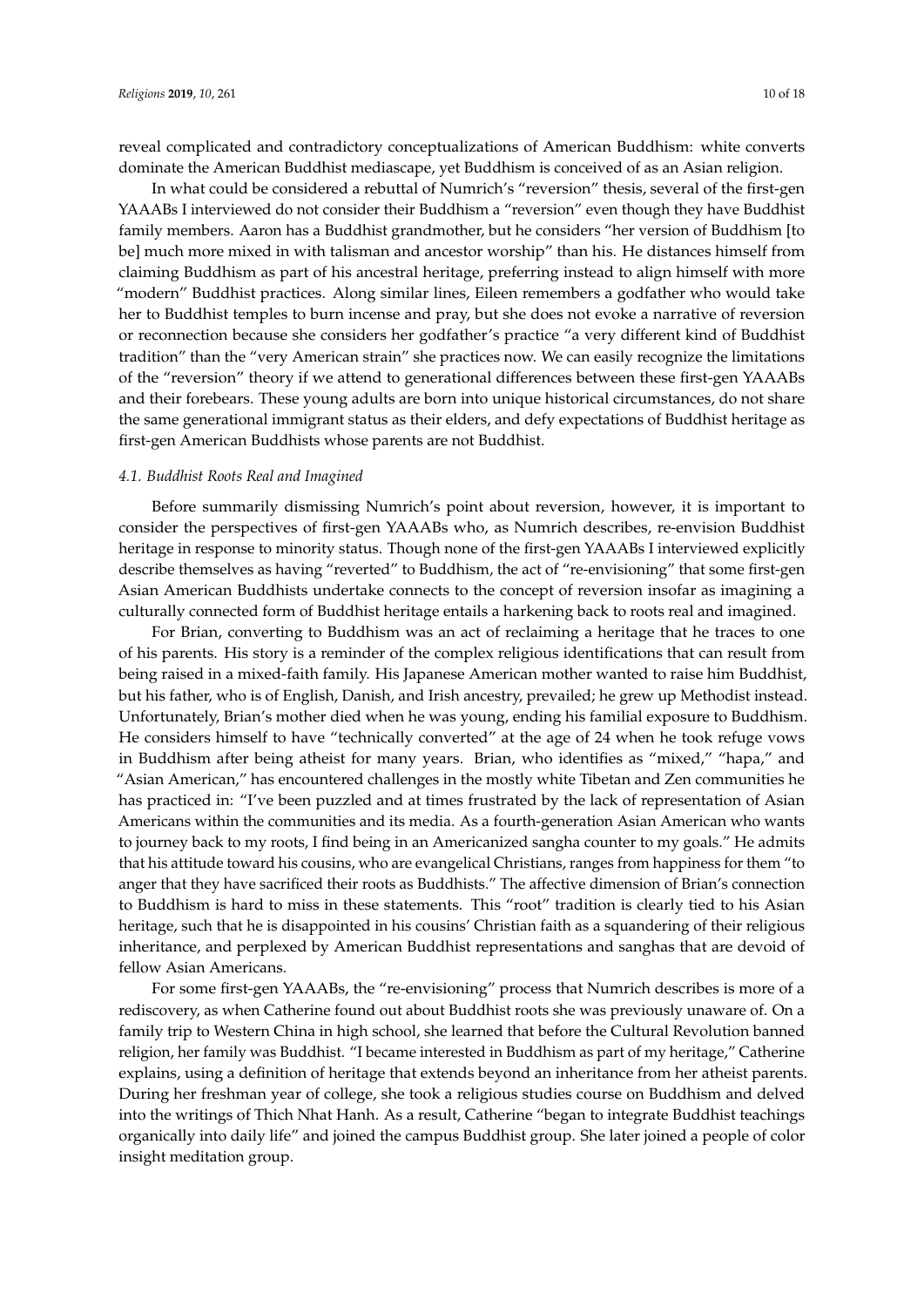For other Asian American Buddhist "converts," re-envisioning Buddhism as part of their heritage is more an act of imagination than discovery. While Joshua, who is of mixed Korean and Irish descent, does not have solid proof of ancestral connections to Buddhism, he evokes hypothetical Buddhist family members of the past to connect him with his Asian heritage:

Like a lot of American converts, I began exploring Buddhism in college. I was studying a lot of Western philosophy at the time and was curious about what the rest of the world thought about the big questions of existence. I was also curious because it was around this time that I became more interested in my own heritage; the Korean side of my family were all non-practicing Presbyterians, but I figured that several generations back at least some of them had practiced some kind of Buddhism.

The Korean side of Joshua's family came to the United States in the early twentieth century. They gradually stopped speaking Korean, which he considers "a tragic loss of our cultural roots." Growing up multiracial in a predominantly white community, Joshua was perceived as "other" and internalized a sense of being "not white," leading him to identify strongly with his Asian heritage. By underlining Buddhism's deep historical roots and specific cultural forms in Asia, Joshua finds a way to address the feeling of cultural loss that has resulted from immigration and assimilation.

# *4.2. A Pan-Asian Orientation to Buddhist Heritage*

Even YAAABs from Christian backgrounds may claim cultural or ancestral affinity with Buddhism. These young adults offer creative justifications for this act of "re-envisioning their Buddhist heritage" that are not contingent upon being able to name Buddhist family members. Lola, whose Hong Kong–born mother moved to California at the age of fifteen during the Cultural Revolution, grew up surrounded by Christian family members. Thus, Buddhism came to her not through family but "by way of White Americans and non-Asian Americans of color bringing it to the forefront of [her] immediate observable universe[:] through [her] work as a therapist and health provider." Lola admits that in the past she negatively "judged the devotional practices of Asian Buddhists." After consciously working to overcome this "dominant culture bias" by lifting the "oppressive lens" through which she viewed these devotional practices, Lola came to a revelation about her own family:

I see just how much my family (although they did not identify with it) practiced (when we could) Buddhism in many ways—such as respect for all life; minding our impact on others; having compassion for suffering and doing what we can to decrease it; generosity with friends, neighbors, and family; and trying to appreciate what we have.

In this analysis, Lola reframes her family's Christian history by reinterpreting their values and behaviors as being aligned with Buddhist principles and practices.<sup>16</sup> This is an act of not only religious but also political reclamation, since she sees the denigration of devotional Buddhist practices as part of an imperialist and patriarchal agenda that valorizes white, male practices—religious and otherwise—as superior to non-white, female ones. Lola's re-reading of her family's actions as Buddhist thereby subverts the dominance of Christianity, whiteness, and maleness in American society.

Noel would also seem like an unlikely candidate for evoking a strong connection between his culture heritage, given the long-standing dominance of Catholicism in his birthplace of the Philippines. He points out that there are over a million Buddhists in the Philippines, "a small number compared to Thailand, but that's still more than many Latin or African countries combined." Given that most of the Buddhists in the Philippines are of Chinese ancestry ( $Dy$  [2012\)](#page-16-15), Noel's act of linking the Philippines with Buddhism takes a pan-Asian view of Buddhist heritage that challenges the assumption that

<sup>16</sup> We see a parallel act of interpretation—albeit in the opposite direction—when an Asian American evangelical Christian student notes that "there are definitely teachings from Buddhism that are very Christian . . . not harming anyone, trying to live a good life"; see [\(Hyon](#page-16-16) [1992,](#page-16-16) p. 40), quoted in [\(Busto](#page-16-17) [1996,](#page-16-17) p. 139).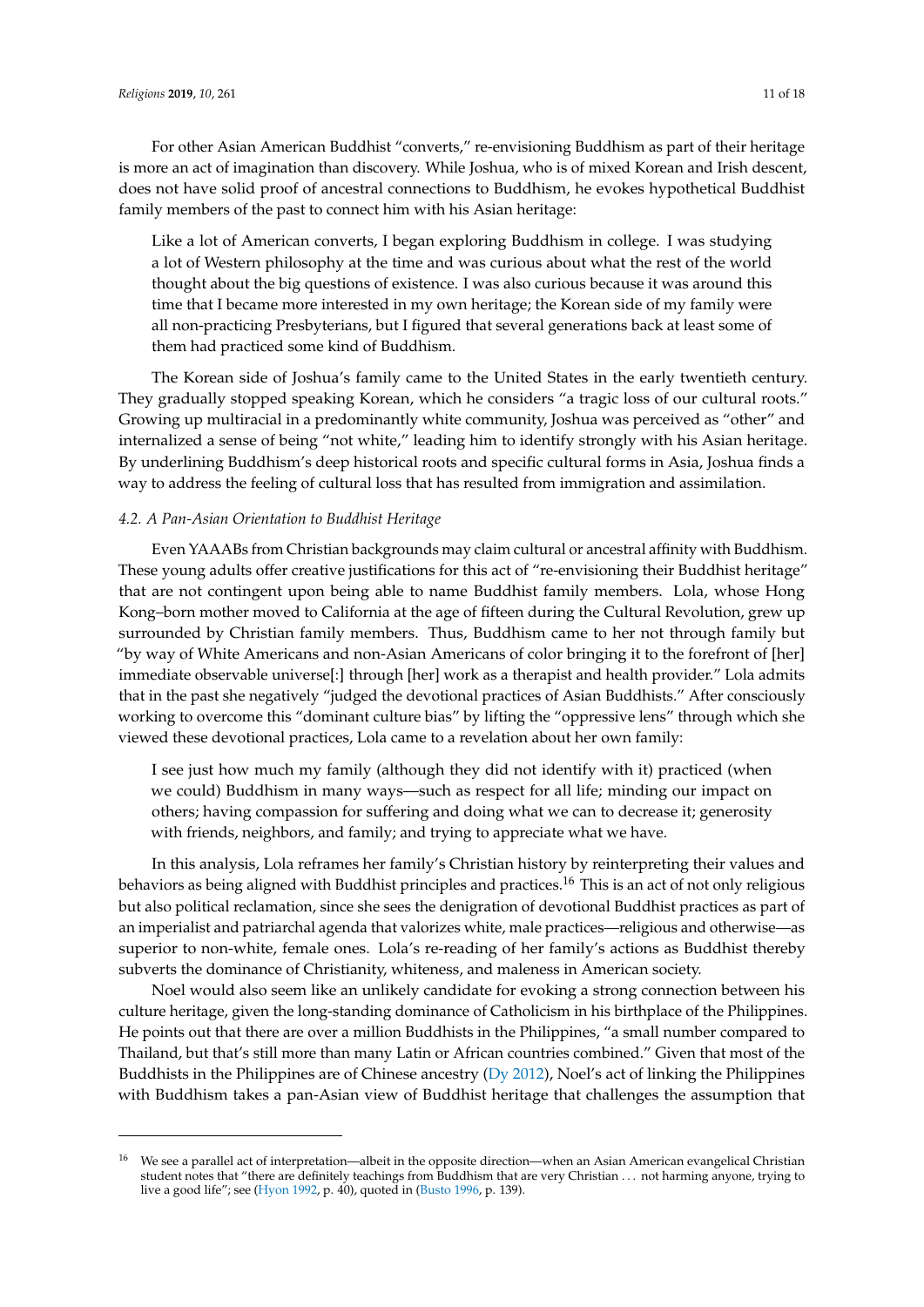Asian American Buddhists are connected to coethnic religious practitioners. Catherine, Joshua, and Lola also take this pan-ethnic approach in their reclamation of Buddhism as part of their Asian heritage, since none of them practice in sanghas where the majority of the members are of their own ethnic backgrounds.

We see this pan-ethnic/pan-Asian orientation to Buddhist heritage in the prediction by some first-gen YAAABs that, in time, Asian Americans of various religious backgrounds will increasingly turn—or return—to Buddhism. The language these interviewees use to describe this process suggests a return to roots, even if these roots are more metaphorically constructed than literally traceable. Some might consider this to be a sort of conversion with reversion elements. Oliver wonders if those who converted out of Buddhism in response to pressure to assimilate might yet rediscover it: "As we grow, we get to appreciate what we might have lost, or have not discovered yet, and hopefully get a chance to do this little homecoming." Oliver's metaphor of returning home is striking given that he grew up in a predominantly Muslim country in a family strongly influenced by Islam; he does not have Buddhist family members.

According to the [Pew Research Center](#page-17-3) [\(2012,](#page-17-3) p. 51), "One-in-ten Asian Americans (10%) were raised Buddhist and have left the faith, while 2% of Asian Americans have become Buddhist after being raised in a different faith (or no faith)." Responding to these statistics, Oliver considers the two percent of Asian Americans "who either came back home or found home in Buddhism" to reflect "a natural process," an assessment that echoes arguments about the connection of one's Buddhist identification with one's karmic affinity. Sumit also predicts that people who have converted out of Buddhism "will come back" as the religion becomes more firmly rooted in America. As Supraja, who was raised in a Hindu household in the Bay Area, humorously puts it, "Just give it some time. Give it a few generations. Asian Americans are going to get real screwed and then everyone's going to be like, we need Buddhism. They're going to come back, I promise!" For these interviewees, the Buddhist teaching of impermanence is a source of optimism. Taking the long view helps them counter the narrative of decline presented by the Pew Forum statistics.

# *4.3. Conversion, Reversion, or* . . . *?*

Several of the YAAABs I interviewed wonder how to categorize those who are raised Buddhist and later strengthen their beliefs or rediscover their faith (e.g., after a period of attenuated connection to the religion or after identifying with a different faith or no faith). Some argue that the category of "converts" should be expanded to include those who are raised Buddhist and later reconnect with the religion on their own terms. According to this definition, many of the second-gen YAAABs I interviewed could be thought of as converts. This view posits a difference between being Buddhist by cultural osmosis and discovering Buddhism through intentional seeking—what [Cadge](#page-16-18) [\(2005,](#page-16-18) p. 157) calls ascribed and achieved identity, respectively. This perspective also acknowledges the sheer diversity of types of Buddhism that are available to Americans, such that one cannot take people's ethnicities to be determinative of their Buddhist tradition.

To cite a variation of Numrich's reversion thesis by [Gregory](#page-16-1) [\(2001,](#page-16-1) p. 247), some of the YAAAB converts I interviewed would seem to be "connected umbilically ... with specific forms of Buddhism"—either through actual familial ties or imagined ancestral ones. However, to reduce the faith of Asian American Buddhists to an "umbilical" metaphor, which implies a biological/genetic transmission of religion, risks obscuring the hybridity and dynamism of the religious lives of Asian American Buddhists. In an interview about her book *Virtual Orientalism*, Jane Iwamura talks about being raised Jodo Shinshu, attending Seventh Day Adventist and Mennonite schools along with Catholic and Episcopalian summer camps, and considering herself a Christian in college before (re)discovering an affinity with Buddhism in graduate school [\(Petersen](#page-17-16) [2013\)](#page-17-16). Is Iwamura converting to Buddhism? Reverting? Re-envisioning? Switching (to use the Pew Forum's term)? Doing something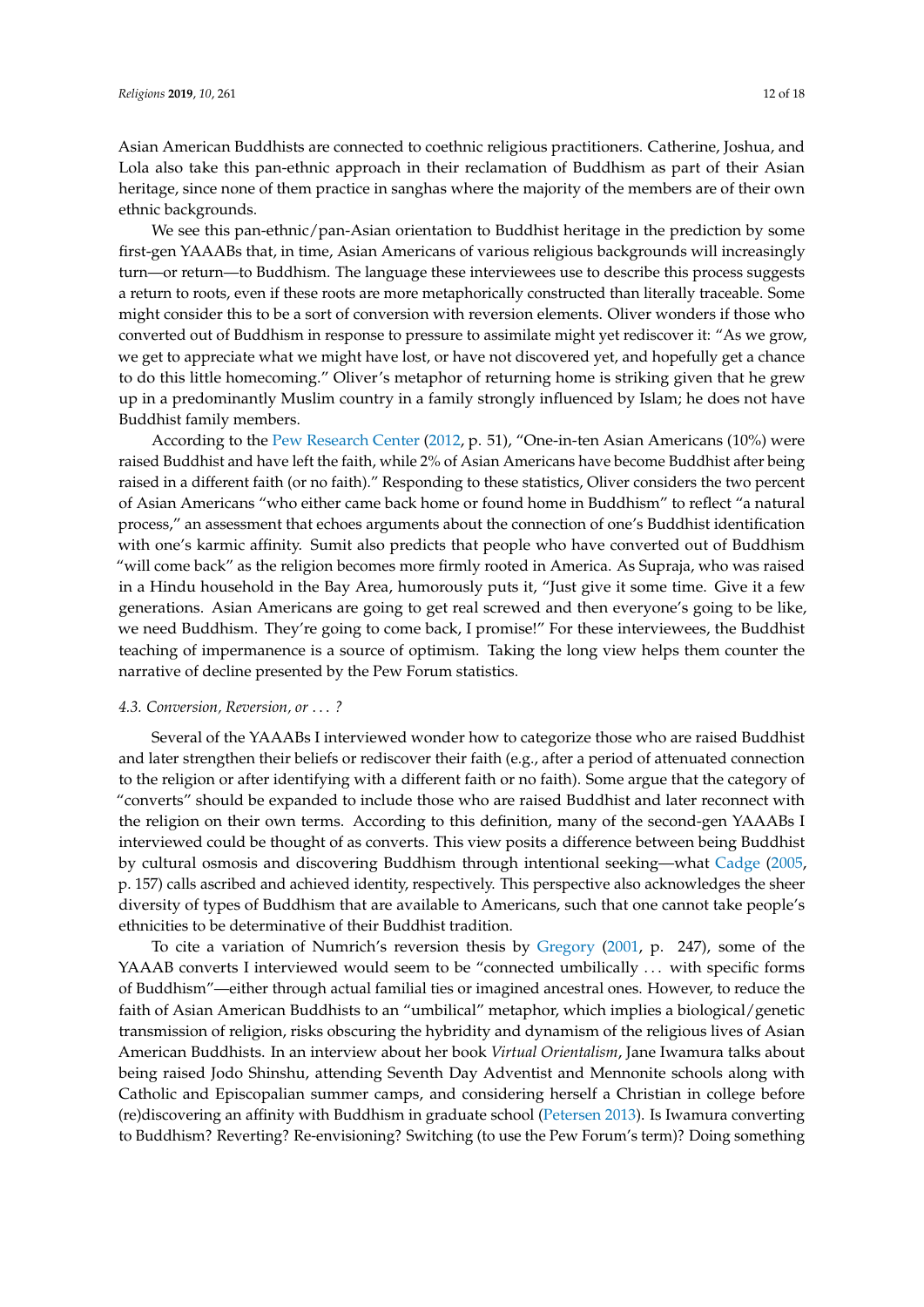else entirely that we have yet to find a good term for?<sup>17</sup> As the plethora of perspectives discussed in this section attest, there are no easy answers to these questions. Whatever label we choose, however, it is clear that the experiences of Asian American convert Buddhists complicate the "two Buddhisms" binary of white convert and Asian American "cradle" Buddhists.

# **5. Multiplicity of Identity Will Be the Norm**

Born in the Philippines and raised in the United States, Noel used to call himself a Tibetan Buddhist to reflect the major influence Tibetan Buddhism has had on his life. Now, however, he prefers to call himself an "American Buddhist" because this is the country where he found Buddhism, and because it reflects "a type of Buddhism that is evolving" to be inclusive of a diverse array of Buddhist traditions. Noel considers the chaplaincy program at the University of the West (UWest) in Southern California to be quintessentially American Buddhist for the unparalleled opportunity to learn about different Buddhist traditions with classmates of heterogeneous religious and cultural backgrounds.

In embracing an inclusive and diverse definition of American Buddhism, Noel prefers a "space-making politics" over a "place-taking politics," to cite a concept expounded in Monisha [Das Gupta'](#page-16-19)s [\(2006\)](#page-16-19) book *Unruly Immigrants*. Drawing on Das Gupta's work in her MA thesis on Sri Lankan American Buddhist temples, Mihiri [Tillakaratne](#page-17-17) [\(2012,](#page-17-17) p. 13) writes, "the changes that place-takers make are changes that benefit them and reflect the cultural and political hegemony in the homeland, while the changes the space-makers make are challenging this hegemony." Noel's definition of American Buddhism is space-making rather than place-taking insofar as it counters the hegemony of white convert Buddhism.

For Noel's former classmate Holly, being "surrounded by a remarkably diverse community of varied ages, cultures, nationalities, primary languages and Buddhist traditions" during her years in UWest's Buddhist chaplaincy program gave her a feeling of being "at home in a sangha" for the first time. When asked how she would categorize American Buddhists, Holly prefaces her answer with the caveat that she prefers to let people tell her what category they use. She then offers a page-long list—which she emphasizes is not exhaustive. Her categories include "hybrid North American Buddhisms," under which she places "atheist or agnostic Buddhists" and "dual-or-multiple identity Buddhists." Wanwan, mentioned earlier in this article, fits within the first of these sub-categories.<sup>18</sup> The Jewish-Buddhists, Christian-Buddhists, Hindu-Buddhists, and Zoroastrian-Buddhists I interviewed fit into the second sub-category.

In stark contrast to the eight categories and twenty subcategories of Holly's list, a 2008 Pew Forum religious landscape survey presents just four categories and three sub-categories for Buddhist respondents to choose from: "Theravada (such as Vipassana), Mahayana (such as Zen), Vajrayana (such as Tibetan), or something else" [\(Pew Research Center](#page-17-8) [2008,](#page-17-8) p. 151). The report concludes that more than half of all American Buddhists identify as either Vipassana, Zen, or Tibetan Buddhists, but a 2012 Pew Forum report that corrects for the methodological limitations of the 2008 survey finds that the majority of Asian American Buddhists—who comprise more than two-thirds of American Buddhists—do not fit into one of these three categories.<sup>19</sup> That the 2008 report chose three groups strongly associated with white American converts in its survey instrument is an instance where "the 'lack' or inadequacy . . . lies not with Asian Americans, but rather with the survey apparatus" [\(Iwamura et al.](#page-16-20) [2014,](#page-16-20) p. 7). When I asked YAAABs what they thought were the best-known types of

<sup>&</sup>lt;sup>17</sup> Anne [Spencer](#page-17-14) [\(2016\)](#page-17-14) prefers the framework of "religious fluidity" to conversion, although this does not lend itself easily to verb form.

<sup>18</sup> She identifies as agnostic, though she has spent time with a Buddhist meditation group at college and at a Buddhist monastery in China.

<sup>19</sup> "About one-in-eight Asian-American Buddhists (13%) say they practice Mahayana Buddhism (including Zen and other branches), 8% practice Theravada Buddhism, 5% identify with Vajrayana (or Tibetan) Buddhism, and 2% identify with Vipassana Buddhism. About one-in-ten Asian-American Buddhists (8%) volunteered that they identify with other traditions, including Jodo Shinshu Buddhism (7%)"; see [\(Pew Research Center](#page-17-3) [2012,](#page-17-3) p. 45)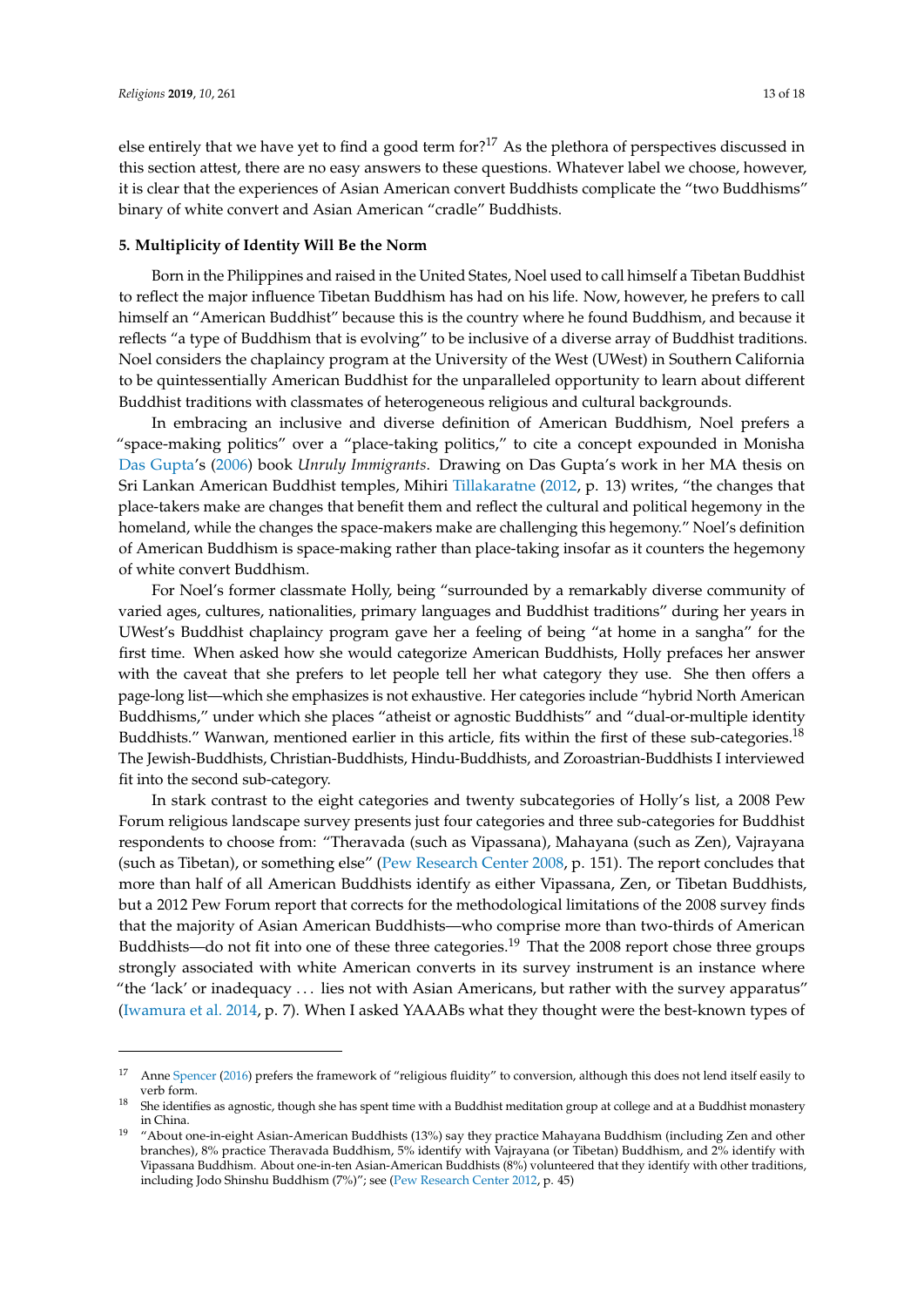Buddhism in America, by far the most common answers were Zen, Tibetan, and Theravada/Vipassana. When I asked how they would categorize American Buddhists, however, I received a much more varied set of answers, including several detailed lists like Holly's.

#### *Defying Easy Categorization*

The first-gen YAAABs I interviewed resist reducing American Buddhism to the forms that are most popular among white converts by celebrating the heterogeneity of American Buddhism and insisting that diverse realities will triumph over homogenizing representations. As Holly remarks, "Buddhists like myself face challenges in integrating and expressing multiple cultural identities—as young, American, Buddhist, and Asian. Yet I think we are all moving toward a more pluralistic world in which multiplicity of identity will be the norm." Gabrielle makes a similar point in slightly different words when she predicts that "there are a lot of young adult Buddhists like me who feel like they don't quite fit into a box." In critiquing the inadequacy of the boxes so often imposed on American Buddhists—immigrant or convert (pick one), which Buddhist tradition do you practice in (pick one), what is your race/ethnicity (pick one)—first-gen YAAABs assert the plurality and hybridity of their lived experiences as representative of all American Buddhists, rather than incidental characteristics of a fringe group within a white-dominated category.

In Joshua's view, the difficulty of fitting into a single box is not a liability but a boon. Indeed, he considers it a hallmark of his generation of American Buddhists:

My life is going to be very different than the life of a Japanese immigrant in the 19th century, or even a Beat poet in the 1950s. How exactly this affects my perspective on Buddhism is perhaps a little difficult to tease out, but I would suggest that because we are at a point when many different dharma traditions are well-established in this country, we younger Buddhists have more opportunities to learn about and from more schools of Buddhism than ever before.

Joshua's awareness of the unique situation of being a Buddhist in twenty-first-century America, where "we have just about every tradition in one place," leads him to urge his fellow practitioners to "take this amazing opportunity to learn from different schools." He has certainly taken advantage of this opportunity himself: Joshua meditates in the Thai forest tradition; listens to dharma talks by Thanissaro Bhikkhu; includes Venerable Sheng-yen, Buddhadasa Bhikkhu, and Uchiyama Kosho among his Buddhist influences; and models his ideal Buddhist community off of a bilingual Chan Buddhist sangha.

Not having inherited a Buddhist tradition and being engaged with an astonishing panoply of Buddhist traditions, first-gen Asian American Buddhists defy easy categorization. These young adults are rarely responding to the question "what kind of Buddhist are you?" by stating their ethnicity or a single Buddhist sect—and when they do, their spiritual lives are often a great deal more complex than a short label can express. Dolma, for example, considers a Shin Buddhist minister she met through a meditation group in college to be her "greatest Buddhist teacher": studying with him, she explains, "is how I really came into my Nyingma Buddhist identity!" The label "Nepalese Nyingma Buddhist" obscures the impact this Shin Buddhist teacher—as well as her Jewish heritage and interfaith work—have had on Dolma's spiritual journey.

"Your religious identity should be . . . something that feels right for you. It isn't static, it isn't something that you have to be born with, it just has to support you," Dolma insists. In an analysis of the religious autobiographies of sixteen British Buddhists raised in non-Buddhist households, Andrew [Kennedy](#page-16-10) [\(2004,](#page-16-10) p. 144) observes that his interviewees' "involvement with Buddhism appears to be an ongoing process rather than a completed self-transformation." Dolma's definition of religious identity and the unexpected religious trajectories of the first-gen YAAABs I interviewed support this observation.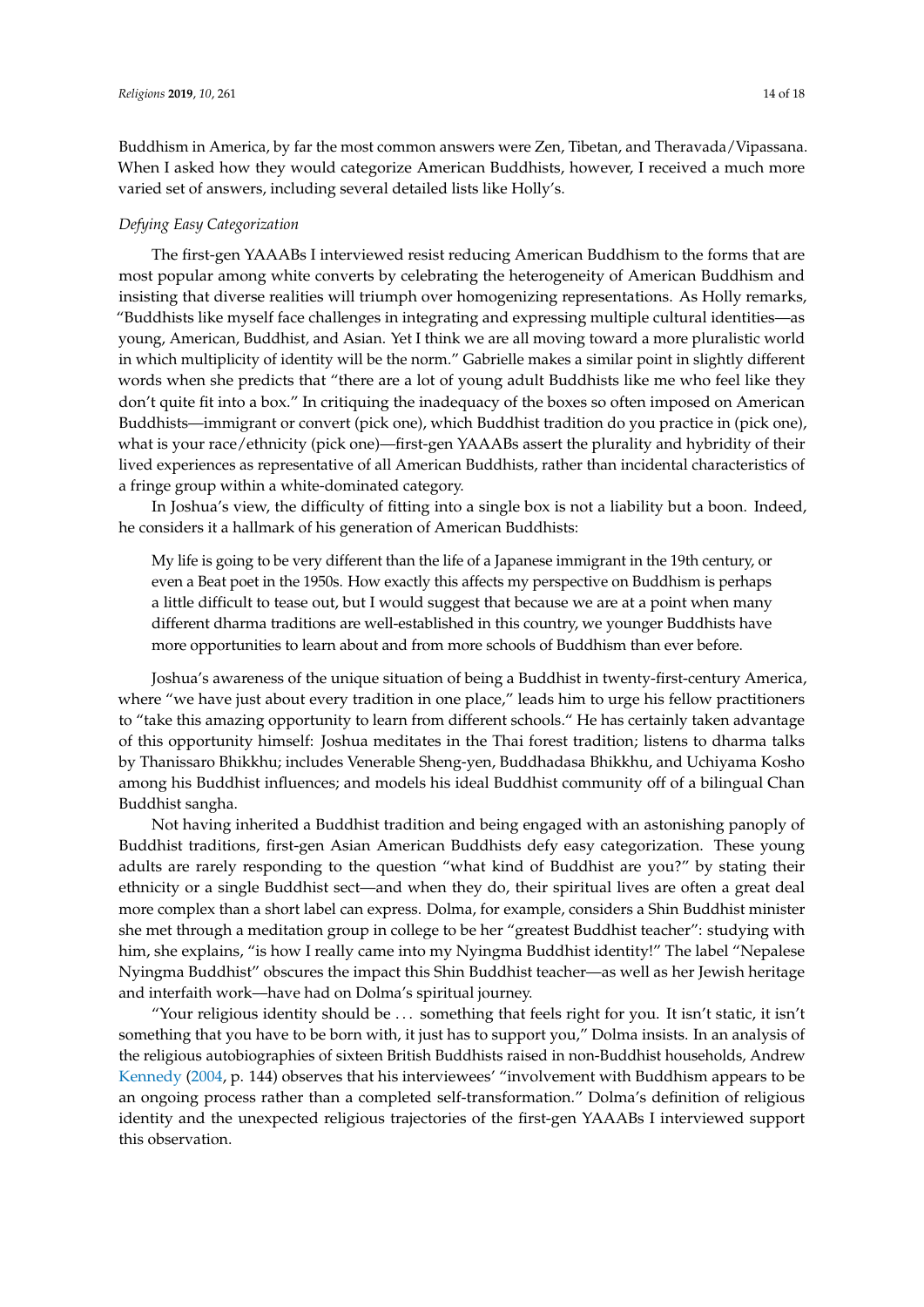#### **6. Conclusion: Articulating Their Own Identities**

Several of the first-gen YAAABs I interviewed draw on Buddhist teachings of impermanence to destabilize the notion of a fixed, unchanging religious identity. Holly writes, "As a Buddhist, I know that the self is always inconstant and interdependent, so in a way my Buddhist practices help me be at peace in the midst of the tensions in multiplicity and diversity." This observation corresponds with Angie [Danyluk'](#page-16-21)s [\(2003,](#page-16-21) p. 136) findings that religious identification for Western Tibetan Buddhists in Toronto is "a choice that is constantly being questioned, re-evaluated, and reinterpreted."

The first-gen YAAABs featured in this article highlight the fluidity of their religious identifications. Adam, who is half-Filipino, remarks: "I can be a Christian sometimes, and I can be a Buddhist sometimes, and an atheist sometimes." His choice of how to identify is not arbitrary; drawing on the Buddhist notion of skillful means, Adam chooses the identity that helps him connect with others in any given situation. Bhikshu Jin Chuan, a Chinese American raised in a nonreligious household who became a Mahayana monk, also relates to identity labels as tools whose usefulness varies depending on the context: "Each person creates their own to help them make sense of their experience. Sometimes it helps clarify something; sometimes it obfuscates." Many first-gen Asian American Buddhists caution against doggedly holding on to any particular identity.

Bhikshu Jin Chuan draws on Buddhist teachings of impermanence, not-self, and interconnectedness when he urges all American Buddhists to consider that "we are all on the same 'team.'" He explains, "We have all been family. I might have been a European last life. They might have been Vietnamese. Who is to say that he or she was not my mother?" Though he recognizes that many people may not believe in past lives, Bhikshu Jin Chuan considers the notion of rebirth to be a Buddhist theory that, whether or not it is scientifically provable, has ethical value in encouraging us to extend compassion to others. Some may interpret his suggestion that "we have all been family" as an endorsement of race-blindness. However, his interview is filled with observations about the unique positionality of YAAABs, suggesting that Bhikshu Jin Chuan is not asking us to ignore race but calling for cooperation between Buddhists of different racial backgrounds—which is only possible when their differences are acknowledged.

An attitude of non-attachment to identity is not the same as being anti-identity. As Leah [Kalmanson](#page-16-22) [\(2012\)](#page-16-22) argues, active awareness of the truth of impermanence is not the same as nihilism.<sup>20</sup> Even though Vince's Asian American identity is sometimes salient and other times "doesn't arise in the present moment," he considers it very important to know about events in Asian American history, such as the internment of Japanese Americans and the murder of Vincent Chin, as this knowledge contextualizes how Asian Americans are perceived and helps him respond to stereotyping and discrimination. After all, "people will choose an identity for you and a story about you, even if you haven't chosen that identity or story for yourself."

In their critical and creative articulations of their religious and cultural identities, first-gen YAAABs resist the reduction of American Buddhism to a story of white converts and Asian immigrants. In his satirical description of a "banana Buddhist" on the *Angry Asian Buddhist* blog, Aaron Lee<sup>21</sup> writes, "It really doesn't matter if she doesn't speak up because whatever she says isn't going to be any different from what the white Buddhists are saying" [\(Arun](#page-16-13) [2014\)](#page-16-13). The first-gen YAAABs whose voices are woven throughout this article beg to differ.

**Funding:** This research received no external funding.

**Conflicts of Interest:** The author declares no conflict of interest.

 $20$  [Kalmanson](#page-16-22) [\(2012,](#page-16-22) p. 821) writes, "to be non-attached to beauty is not simply to be 'anti-beauty,' just as non-attachment to the self is not simply 'anti-self.' Non-attachment is not a reactionary stance. Rather, to be non-attached is to be open to, and to care deeply for, life in the present moment, while recognizing the futility of ever preserving, as if in stone, that for which one cares.

<sup>21</sup> After his death in 2017, the anonymous blogger behind the *Angry Asian Buddhist* was revealed to be Aaron Lee, a YAAAB of mixed Jewish/Ashkenazi and Toishanese heritage.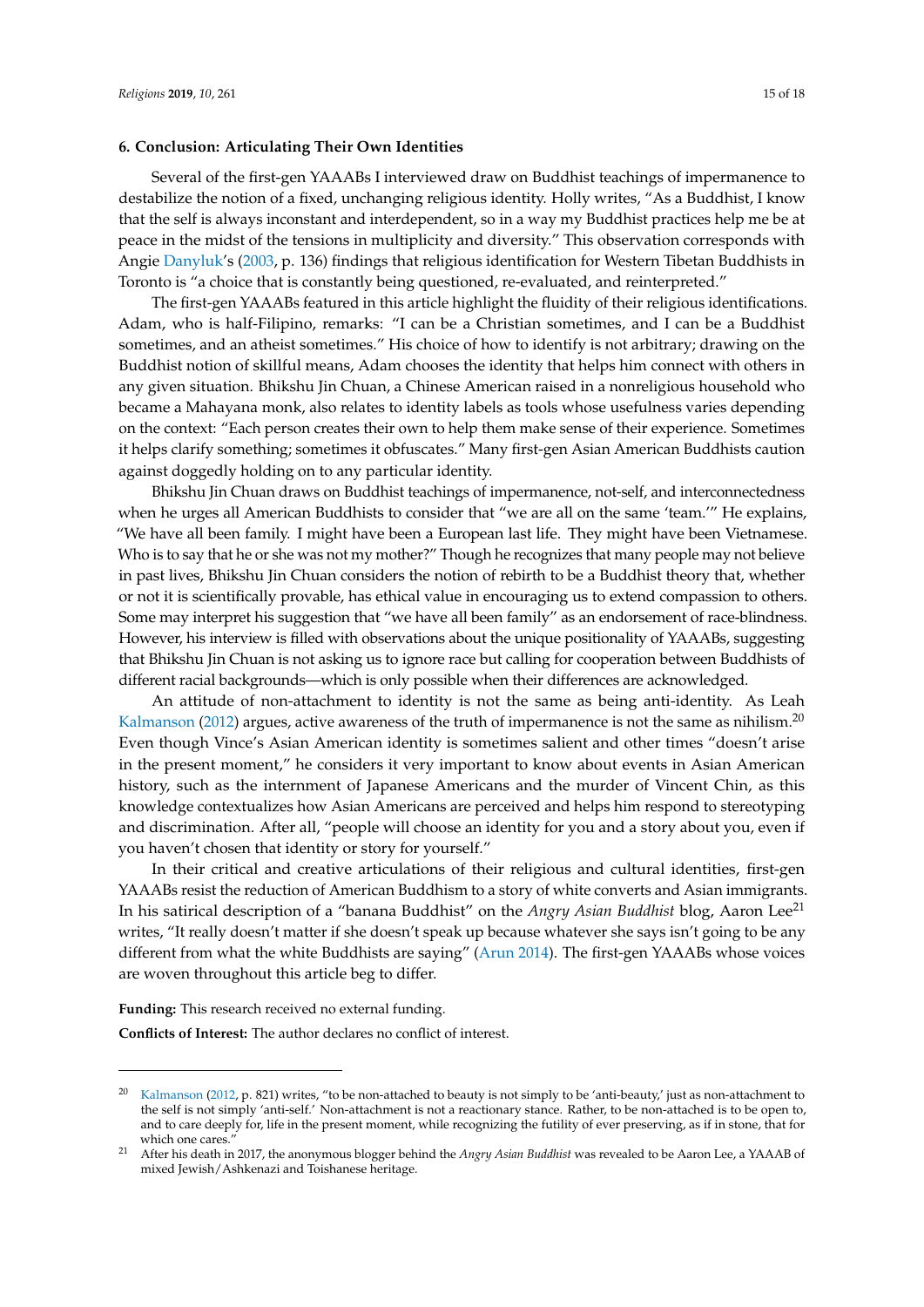# <span id="page-15-0"></span>**Appendix A. Interviewee Ethnicities and Religious Backgrounds**

**Table A1.** The table below presents information about the ethnic and religious backgrounds of the thirty first-gen YAAABs I interviewed. The left column lists interviewees' ethnicities as written on a demographic form each person completed at the end of the interview, with clarifying information added in square brackets. The right column lists the religion each interviewee grew up in, based on information provided in his or her interview.

| <b>Stated Ethnicity</b>                     | Religion of Upbringing* |
|---------------------------------------------|-------------------------|
| Asian American [Taiwanese]                  | Catholic                |
| Asian-American [Chinese]                    | Nonreligious            |
| Asian/Caucasian [Korean, Belarussian]       | Atheist                 |
| Chinese                                     | Nonreligious            |
| Chinese                                     | Catholic                |
| Chinese                                     | Christian               |
| Chinese                                     | Mixed                   |
| Chinese American                            | Christian               |
| Chinese American                            | Mixed                   |
| Chinese American                            | Secular                 |
| Chinese-American                            | Nonreligious            |
| Chinese/Ashkenazi                           | Jewish                  |
| Filipina, Japanese, Chinese, Spanish        | Catholic                |
| Filipino                                    | Catholic                |
| Half Asian [Filipino]                       | Mixed                   |
| Indian                                      | Hindu                   |
| Indian                                      | Hindu                   |
| Indian                                      | Hindu                   |
| Iranian                                     | Zoroastrian             |
| Japanese, English, Irish, Danish            | Methodist               |
| Korean American                             | Christian               |
| Korean-American                             | Christian               |
| Mixed (Iranian-Mexican)                     | Mixed                   |
| Mixed-ethnicity [Japanese, Jewish, Alaskan] | Nonreligious            |
| Nepali and Belarussian American             | Jewish                  |
| South Asian American [Indian]               | Hindu                   |
| South Indian (Tamilian), Hindu, Canadian    | Hindu                   |
| Turkmen                                     | Muslim                  |
| Two or More Races, Hapa, Korean, Asian      | Presbyterian            |
| Vietnamese                                  | Catholic                |

<sup>\*</sup> A handful of these thirty interviewees have one parent who is connected to Buddhism and another parent who identifies with a different religion; I include these young adults' perspectives in my analysis because Buddhism was not their primary or only identity growing up.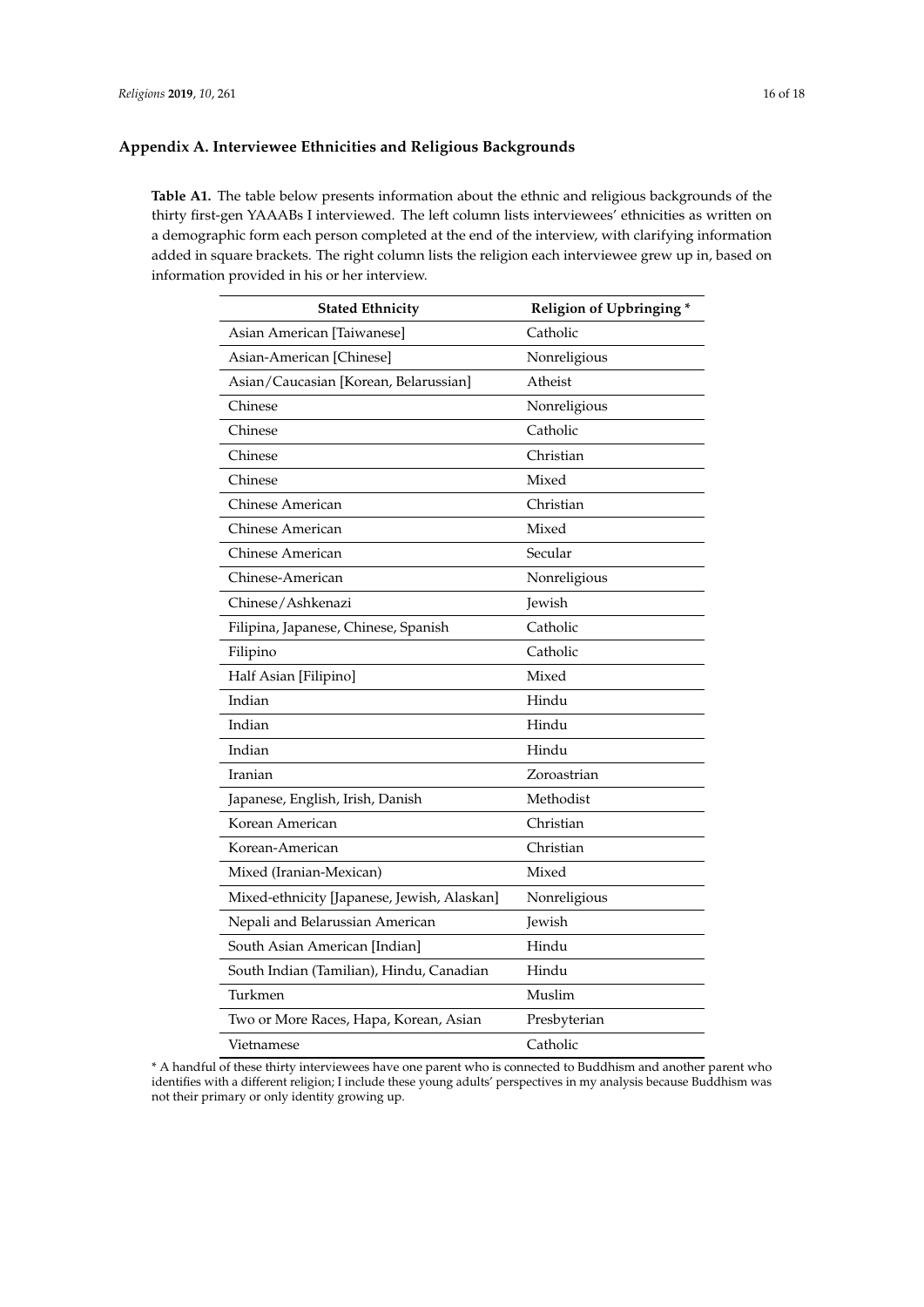# **References**

- <span id="page-16-4"></span>Adams, Sheridan, Mushim Ikeda-Nash, Jeff Kitzes, Margarita Loinaz, Choyin Rangdrol, Jessica Tan, and Larry Yang, eds. 2000. *Making the Invisible Visible: Healing Racism in Our Buddhist, Communities*. Self-published. Available online: <http://www.dharma.org/wp-content/uploads/2018/07/making-the-invisible-visible.pdf> (accessed on 22 March 2019).
- <span id="page-16-13"></span>Arun. 2014. Stereotypology of Asian American Buddhists. *Angry Asian Buddhist* (blog), April 30. Available online: <http://www.angryasianbuddhist.com/2014/04/stereotypology-of-asian-american.html#more> (accessed on 22 March 2019).
- <span id="page-16-2"></span>Baumann, Martin. 1996. Buddhism in the West: Phases, Orders and the Creation of an Integrative Buddhism. *Internationales Asienforum* 27: 345–62.
- <span id="page-16-11"></span>Bhikkhu, Thanissaro, trans. 1998. Maha-Parinibbana Sutta: The Great Discourse on the Total Unbinding. Access to Insight. Available online: <http://www.accesstoinsight.org/tipitaka/dn/dn.16.5-6.than.html> (accessed on 22 March 2019).
- <span id="page-16-8"></span>Boorstein, Michelle. 2015. A Political Awakening for Buddhists? 125 U.S. Buddhist Leaders to Meet at the White House. *The Washington Post*, May 12. Available online: [http://www.washingtonpost.com/news/acts-of-faith/](http://www.washingtonpost.com/news/acts-of-faith/wp/2015/05/12/125-u-s-buddhist-leaders-to-meet-at-the-white-house/) [wp/2015/05/12/125-u-s-buddhist-leaders-to-meet-at-the-white-house/](http://www.washingtonpost.com/news/acts-of-faith/wp/2015/05/12/125-u-s-buddhist-leaders-to-meet-at-the-white-house/) (accessed on 22 March 2019).
- <span id="page-16-17"></span>Busto, Rudy V. 1996. The Gospel According to the Model Minority?: Hazarding an Interpretation of Asian American Evangelical College Students. *Amerasia Journal* 22: 133–47. [\[CrossRef\]](http://dx.doi.org/10.17953/amer.22.1.nw6177p521l33334)
- <span id="page-16-18"></span>Cadge, Wendy. 2005. *Heartwood: The First Generation of Theravada Buddhism in America*. Chicago: University of Chicago Press.
- <span id="page-16-6"></span>Cadge, Wendy, and Sidhorn Sangdhanoo. 2005. Thai Buddhism in America: An Historical and Contemporary Overview. *Contemporary Buddhism* 6: 7–35. [\[CrossRef\]](http://dx.doi.org/10.1080/14639940500129421)
- <span id="page-16-3"></span>Chappell, David W. 2000. Racial Diversity in the Soka Gakkai. In *Engaged Buddhism in the West*. Edited by Christopher S. Queen. Boston: Wisdom Publications.
- <span id="page-16-12"></span>Chen, Carolyn. 2002. The Religious Varieties of Ethnic Presence: A Comparison between a Taiwanese Immigrant Buddhist Temple and an Evangelical Christian Church. *Sociology of Religion Sociology of Religion* 63: 215–38. [\[CrossRef\]](http://dx.doi.org/10.2307/3712566)
- <span id="page-16-21"></span><span id="page-16-19"></span>Danyluk, Angie. 2003. To Be or Not to Be: Buddhist Selves in Toronto. *Contemporary Buddhism* 4: 127–41. [\[CrossRef\]](http://dx.doi.org/10.1080/1463994032000162956)
- Das Gupta, Monisha. 2006. *Unruly Immigrants: Rights, Activism, and Transnational South Asian Politics in the United States*. Durham: Duke University Press.
- <span id="page-16-15"></span>Dy, Aristotle. 2012. Chinese Buddhism and Ethnic Identity in Catholic Philippines. *Contemporary Buddhism* 13: 241–62. [\[CrossRef\]](http://dx.doi.org/10.1080/14639947.2012.716708)
- <span id="page-16-7"></span>Gleig, Ann. 2014. Dharma Diversity and Deep Inclusivity at the East Bay Meditation Center: From Buddhist Modernism to Buddhist Postmodernism? *Contemporary Buddhism* 15: 312–31. [\[CrossRef\]](http://dx.doi.org/10.1080/14639947.2014.932487)
- <span id="page-16-1"></span>Gregory, Peter N. 2001. Describing the Elephant: Buddhism in America. *Religion and American Culture* 11: 233–63. [\[CrossRef\]](http://dx.doi.org/10.1525/rac.2001.11.2.233)
- <span id="page-16-5"></span>Han, Chenxing. 2017. Diverse Practices and Flexible Beliefs among Young Adult Asian American Buddhists. *Journal of Global Buddhism* 18: 1–24.
- <span id="page-16-16"></span><span id="page-16-14"></span>Hickey, Wakoh Shannon. 2010. Two Buddhisms, Three Buddhisms, and Racism. *Journal of Global Buddhism* 11: 1–25.
- Hyon, Sunny. 1992. The Gospel According to Asian Americans: Perspectives on Religion, Culture and Asian American Community. *Symphony of Voices: An Asian American Women's Journal* 2: 38–44.
- <span id="page-16-20"></span>Iwamura, Jane, Khyati Y. Joshi, Sharon Suh, and Janelle Wong. 2014. Reflections on the Pew Forum on Religious and Public Life's *Asian Americans: A Mosaic of Faiths* Data and Report. *Amerasia Journal* 40: 1–16. [\[CrossRef\]](http://dx.doi.org/10.17953/amer.40.1.t1nt4407v3120734)
- <span id="page-16-22"></span>Kalmanson, Leah. 2012. Buddhism and Bell Hooks: Liberatory Aesthetics and the Radical Subjectivity of No-Self. *Hypatia* 27: 810–27. [\[CrossRef\]](http://dx.doi.org/10.1111/j.1527-2001.2011.01224.x)
- <span id="page-16-10"></span>Kennedy, Andrew. 2004. Reflections on Buddhism in Leeds: Identity, Practice and Experience. *Contemporary Buddhism* 5: 143–56. [\[CrossRef\]](http://dx.doi.org/10.1080/1463994042000291565)
- <span id="page-16-9"></span>Lu, Wanwan. 2015. *Youth Group*. Film. Available online: <http://www.cool939.wixsite.com/mva2015/youth-group> (accessed on 9 April 2019).
- <span id="page-16-0"></span>Machacek, David W. 2001. Immigrant Buddhism in America: A Model of Religious Change. *Nova Religio: The Journal of Alternative and Emergent Religions* 5: 64–84. [\[CrossRef\]](http://dx.doi.org/10.1525/nr.2001.5.1.64)